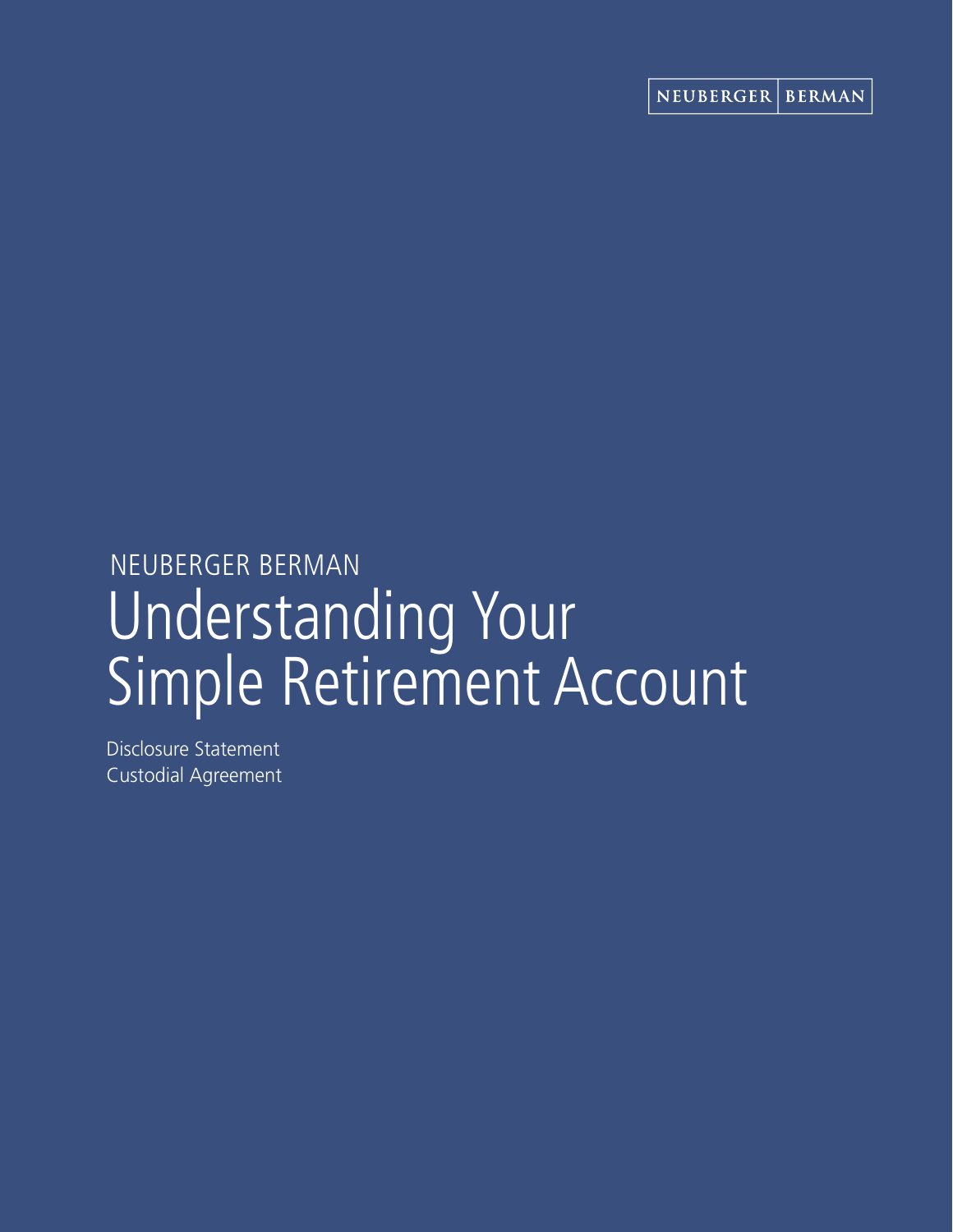| <b>Introduction</b>                                  |                                                                                            | $\mathbf{1}$   |
|------------------------------------------------------|--------------------------------------------------------------------------------------------|----------------|
|                                                      | The Most Frequently Asked Questions and Answers                                            | $\overline{2}$ |
| 1.                                                   | What Is a SIMPLE Retirement Plan?                                                          | $\overline{2}$ |
| 2.                                                   | Which Employers Can Adopt a SIMPLE Retirement Plan?                                        | $\overline{2}$ |
| 3.                                                   | What Happens If My Employer Ever Employs More Than 100 Employees?                          | $\overline{2}$ |
| 4.                                                   | Which Employees Can Contribute to the SIMPLE Retirement Plan?                              | $\overline{2}$ |
| 5.                                                   | What Is a SIMPLE Retirement Account?                                                       | $\overline{2}$ |
| 6.                                                   | What Are the Age Limits?                                                                   | $\overline{2}$ |
| 7.                                                   | How Much Can an Eligible Employee Contribute to a SIMPLE Retirement Account Each Year?     | $\overline{2}$ |
| 8.                                                   | Can an Employee Make Additional Contributions If They Are Age 50 or Over?                  | $\overline{2}$ |
| 9.                                                   | What If I Don't Have \$12,500?                                                             | $\overline{2}$ |
| 10.                                                  | Can I Change My Contribution Rate?                                                         | $\overline{2}$ |
| 11.                                                  | What Contributions Must an Employer Make?                                                  | $\overline{2}$ |
| 12.                                                  | Can an Employer Adjust Its Contributions?                                                  | 3              |
| 13.                                                  | When Do I Become Fully Vested in My SIMPLE Retirement Account?                             | 3              |
| 14.                                                  | What Happens to My SIMPLE Retirement Account If I Terminate Employment with My Employer?   | 3              |
| 15.                                                  | When Can I Begin to Withdraw Money From My SIMPLE Retirement Account?                      | 3              |
| 16.                                                  | What Is a Qualified Reservist's Distribution?                                              | 3              |
| 17.                                                  | Do I Have Complete Flexibility to Withdraw After Age 591/2?                                | 3              |
| 18.                                                  | How Are Distributions Taxed?                                                               | 3              |
| 19.                                                  | Are Federal Income Taxes Withheld From My Distribution?                                    | 3              |
| 20.                                                  | Can I Change My SIMPLE Retirement Account Investments?                                     | 3              |
| 21.                                                  | Can I Roll Over My SIMPLE Retirement Account?                                              | $\overline{4}$ |
| 22.                                                  | Can I Transfer My SIMPLE Retirement Account?                                               | $\overline{4}$ |
| 23.                                                  | If My Employer Chooses a Designated Financial Institution, Can I Choose Other Investments? | $\overline{4}$ |
|                                                      | <b>SIMPLE Retirement Account Disclosure Statement</b>                                      | 4              |
| 1.                                                   | Why This Disclosure Statement?                                                             | 4              |
| 2.                                                   | What Is Your SIMPLE Retirement Account?                                                    | 4              |
| 3.                                                   | Your SIMPLE Retirement Account Investments                                                 | 4              |
| 4.                                                   | Eligibility and Contributions                                                              | 4              |
| 5.                                                   | <b>Employer Contributions</b>                                                              | 5              |
| 6.                                                   | Deadline for Contributions                                                                 | 5              |
| 7.                                                   | Rollovers From Another SIMPLE Retirement Plan                                              | 5              |
| 8.                                                   | Distributions From Your SIMPLE Retirement Account and Their Taxation                       | 5              |
| 9.                                                   | Prohibited Transactions and Pledges                                                        | 6              |
| 10.                                                  | Reports to the Internal Revenue Service                                                    | 7              |
| 11.                                                  | Fees and Expenses                                                                          | 7              |
| 12.                                                  | Miscellaneous                                                                              | 7              |
| <b>SIMPLE Retirement Account Custodial Agreement</b> |                                                                                            | 7              |

**If you have any questions, please feel free to call:** 

**Neuberger Berman Investment Advisers LLC Shareholder Services Group at: 800.877.9700.**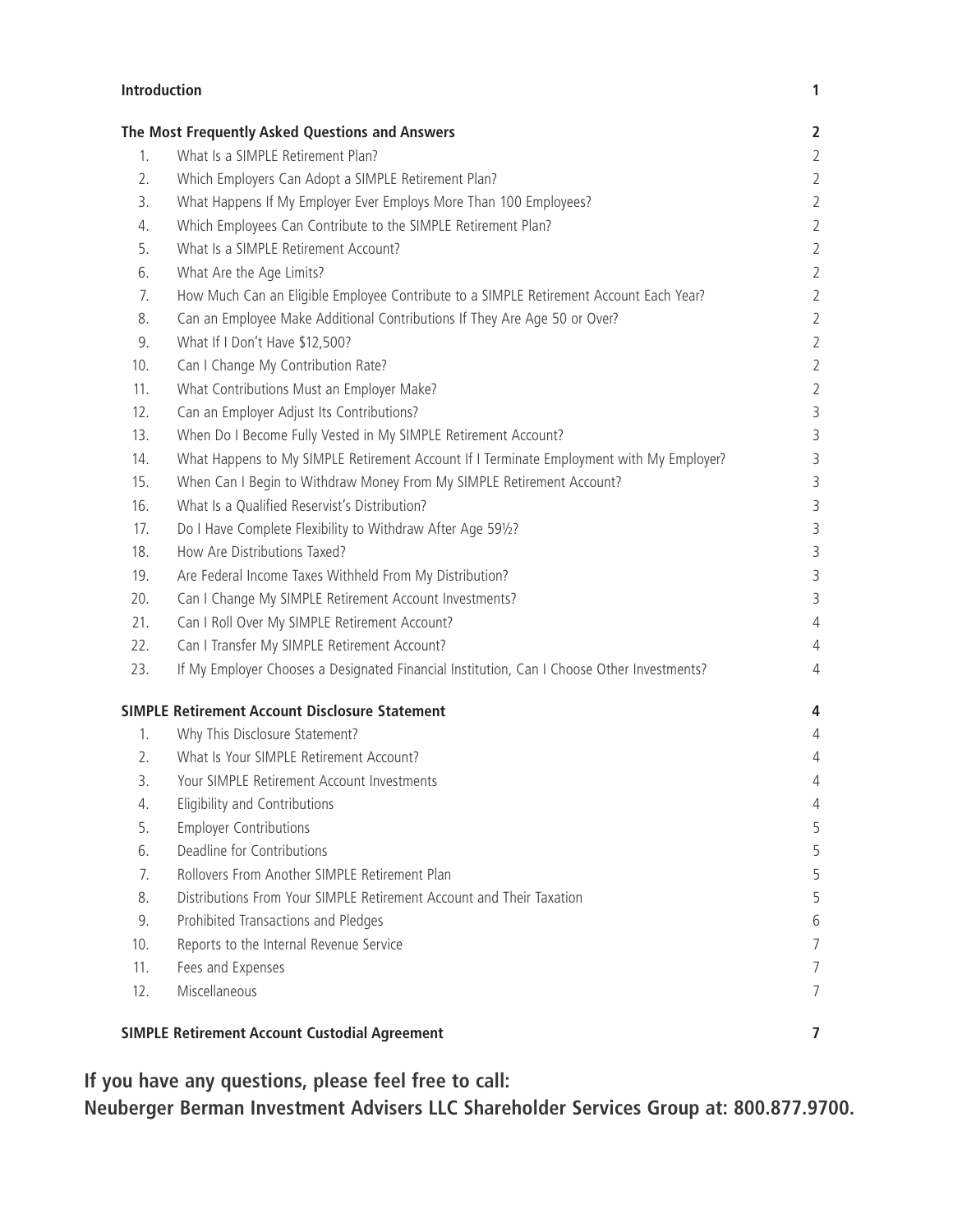## **Introduction**

A SIMPLE Retirement Account (SIMPLE) can become the cornerstone of your personal retirement savings program, providing the foundation for your future financial security. A SIMPLE Retirement Account can offer you a systematic way of accumulating the assets you will need—on a tax-deferred basis—to make your retirement an enjoyable one.

Most people have heard of 401(k) plans. A SIMPLE Retirement Plan is like a 401(k) plan for small employers. Under a SIMPLE Retirement Plan, employees may save up to \$12,500 on a pre-tax basis and have their employer put that contribution into the employee's SIMPLE Retirement Account. Saving on a pre-tax basis reduces the employee's taxable income. The \$12,500 contribution limit is for 2018. This amount may be subject to an annual cost of living adjustment.

If you are age 50 or older, you may make a "catch-up" contribution of up to an additional \$3,000 in 2018. This "catch-up" amount is also subject to an annual cost of living adjustment.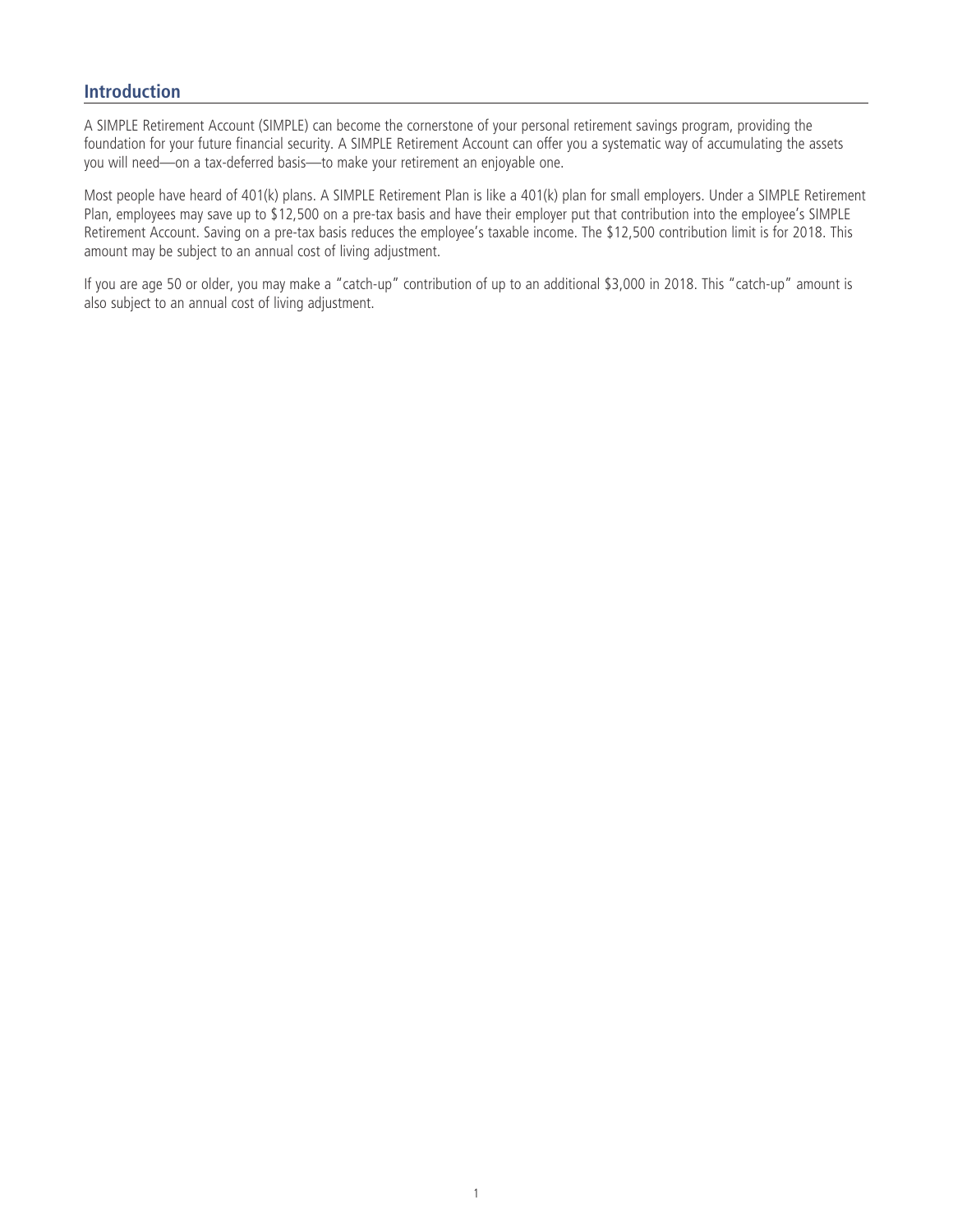# **The Most Frequently Asked Simple Retirement Plan Questions and Answers**

## **1. What Is a SIMPLE Retirement Plan?**

A SIMPLE Retirement Plan is a plan adopted by an employer that allows its employees to make contributions to their SIMPLE Retirement Accounts on a pre-tax basis. The money in a SIMPLE Retirement Account earns and compounds on a tax-deferred basis until withdrawn. You don't pay any current income tax on the interest, dividends or capital gains earned in your SIMPLE Retirement Account. This taxdeferred accumulation along with the pre-tax contributions are critical advantages in building the value of your investment.

## **2. Which Employers Can Adopt a SIMPLE Retirement Plan?**

Only employers with fewer than 100 employees in the immediately preceding calendar year may adopt a SIMPLE Retirement Plan. An employer does not have to count any employees who earn less than \$5,000. While the employer maintains a SIMPLE Retirement Plan, it may not contribute to or permit additional benefit accruals under any other qualified retirement plan for its employees.

## **3. What Happens If My Employer Ever Employs More Than 100 Employees?**

If the number of employees grows beyond 100, the employer may continue the SIMPLE Retirement Plan for two additional years. If this is your situation, please consult your tax adviser.

## **4. Which Employees Can Contribute to the SIMPLE Retirement Plan?**

Employees who are expected to earn \$5,000 or more from the employer in the calendar year and who have earned at least \$5,000 from the employer in any two preceding calendar years are eligible to make contributions to SIMPLE Retirement Accounts. An employer can exclude employees who are covered by a collective bargaining agreement or who are non-resident aliens.

## **5. What Is a SIMPLE Retirement Account?**

A SIMPLE Retirement Account is an Individual Retirement Account ("IRA") established by an employee of an employer that permits employees to make pre-tax contributions to the account and provides for an employer contribution.

## **6. What Are the Age Limits?**

There are no age limits. A child who is an eligible employee can have a SIMPLE Retirement Account. You can put money in a SIMPLE Retirement Account even after you reach age 70½ if you are still employed by the employer sponsoring the Plan.

#### **7. How Much Can an Eligible Employee Contribute to a SIMPLE Retirement Account Each Year?**

You can contribute annually up to \$12,500 or 100% of your compensation, whichever is less. These contributions are made on a pre-tax basis and reduce your gross compensation and thus your federal and, in most cases, state income tax. An employee may not make aftertax contributions to a SIMPLE Retirement Account. The \$12,500 maximum contribution may be adjusted in future years.

## **8. Can an Employee Make Additional Contributions If They Are Age 50 or Over?**

If you are age 50 or older, "catch-up" provisions apply. You may contribute up to an additional \$3,000 in 2018. This amount may be adjusted in future years.

#### **9. What If I Don't Have \$12,500?**

The law doesn't require any minimum contribution. You can start contributing to a SIMPLE Retirement Account in our mutual funds with as little as 1% of your pay. If your compensation is less than \$12,500, you can contribute all or part of it to your SIMPLE Retirement Account.

#### **10. Can I Change My Contribution Rate?**

At any time during a year, you may reduce your own contributions to 0%. Before January 1 of each year, you will be given the opportunity to change the percentage of your contributions. Your plan may also permit you to change your contribution rate at various times during the year.

#### **11. What Contributions Must an Employer Make?**

The employer has a choice of: a) making matching contributions for every employee who elects to make contributions to a SIMPLE Retirement Account; or b) making contributions for all eligible employees, whether or not they contribute. The employer's matching contribution must be equal to 100% of employee's contributions up to the first 3% of compensation. Otherwise, the employer can contribute 2% of each eligible employee's compensation regardless of whether the employee makes a contribution. If an employer chooses to make a 2% contribution for each eligible employee regardless of whether or not the employee contributes to a SIMPLE Retirement Account, only compensation up to \$275,000 is counted. The \$275,000 limit may be adjusted in future years based on changes in the cost of living index.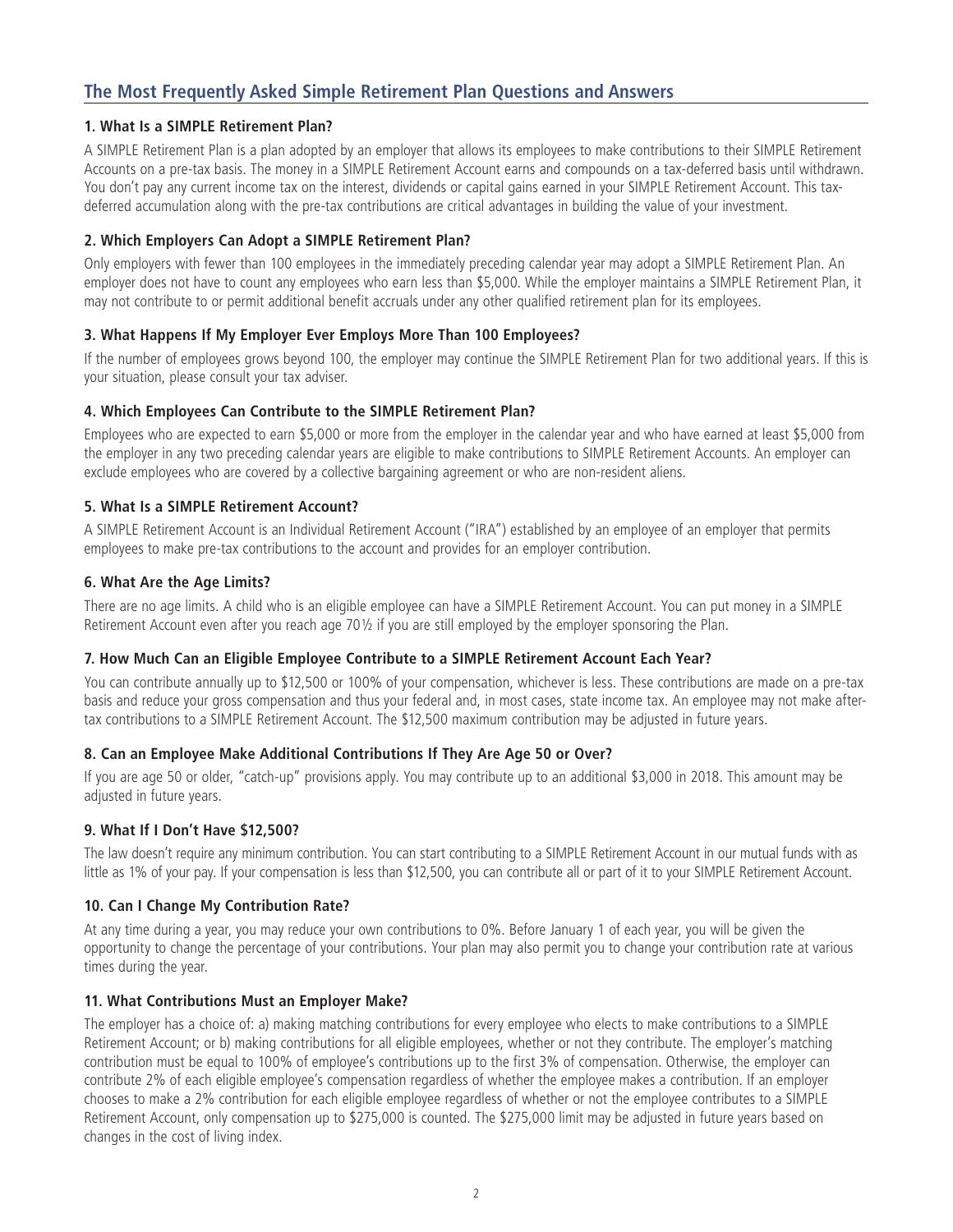## **12. Can an Employer Adjust Its Contributions?**

In some years, an employer may lower its matching contribution below 3% of compensation; however, an employer may not lower its contribution below 1% of compensation. Further, an employer may only elect to reduce the matching contribution below 3% of compensation twice in any five-year period. In order to lower its contribution level, the employer must give notice to all eligible employees before the employee's election period, which begins November 2. An employer may not reduce its non-matching contributions below 2% of compensation.

## **13. When Do I Become Fully Vested in My SIMPLE Retirement Account?**

All contributions to your SIMPLE Retirement Account, both employee and employer, are fully vested and there is no period of service that you must work in order to become vested.

#### **14. What Happens to My SIMPLE Retirement Account If I Terminate Employment With My Employer?**

If you terminate employment with your employer, your SIMPLE Retirement Account will become a regular IRA account two years after you first participated in the SIMPLE Retirement Plan.

## **15. When Can I Begin to Withdraw Money From My SIMPLE Retirement Account?**

Beginning at age 59½, you can withdraw money from your SIMPLE Retirement Account as desired without penalty. You can do this whether or not you are still employed. However, if you make a withdrawal within the first two years after you start participating in a SIMPLE Retirement Plan and if you are under age 59½, a penalty tax of 25% will be imposed by the IRS. After the first two years, withdrawals made before age 59½ will be subject to a penalty tax of 10% except in cases of death or disability. If withdrawals are made prior to age 59½, neither of the above penalty taxes will apply if withdrawals are taken in the form of substantially equal periodic payments based on your life expectancy, if the withdrawals are used to pay unreimbursed medical expenses that exceed 10% of your adjusted gross income, if the withdrawals are used to pay for health insurance premiums for you or your family if you are unemployed and you have received at least 12 weeks of Federal or State unemployment compensation, if the withdrawals are used to pay for qualified higher education expenses or if the withdrawals are used to pay expenses incurred by qualified first-time home buyers. In the case of qualified first-time home buyers, the withdrawals are limited to \$10,000 during the SIMPLE Retirement Account owner's lifetime. Also, any amount withdrawn that is a Qualified Reservist's Distribution will not be subject to either the 10% or 25% premature distribution penalty tax.

#### **16. What Is a Qualified Reservist's Distribution?**

A Qualified Reservist's Distribution (QRD) is a distribution from your SIMPLE Retirement Account to a member of the armed services who has been ordered or called to active duty for a period exceeding 179 days or for an indefinite period.

#### **17. Do I Have Complete Flexibility to Withdraw After Age 59½?**

You have complete flexibility to withdraw from your SIMPLE Retirement Account between ages 59½ and 70½. By April 1 following the year in which you reach age 70½, you must begin to withdraw a certain minimum amount annually. You can hold distributions to a minimum by spreading them over your life expectancy. A great advantage of taking only limited distributions is that the balance not withdrawn may continue to earn and compound tax deferred.

#### **18. How Are Distributions Taxed?**

Distributions from a SIMPLE Retirement Account are taxed as ordinary income; there is no special tax treatment for lump sum distributions.

#### **19. Are Federal Income Taxes Withheld From My Distribution?**

The tax code requires that you make a choice concerning the distributions you receive from your SIMPLE Retirement Account. The law requires that federal income tax be withheld from all SIMPLE Retirement Account distributions (other than certain distributions of excess contributions)—unless you tell us that you do not want any taxes withheld. If you choose to have taxes withheld, they will be withheld at a flat rate of 10% of the amount of each distribution and turned over to the government as a prepayment of your federal income tax liability for the year the distribution is made.

#### **20. Can I Change My SIMPLE Retirement Account Investments?**

Yes, very easily. For example, within our family of funds, you can easily switch among our equity funds and our fixed-income funds. And if your SIMPLE Retirement Account is with a bank, a broker, or another fund family, Neuberger Berman Investment Advisers LLC can provide you with forms for transferring your SIMPLE Retirement Account into the Neuberger Berman Funds.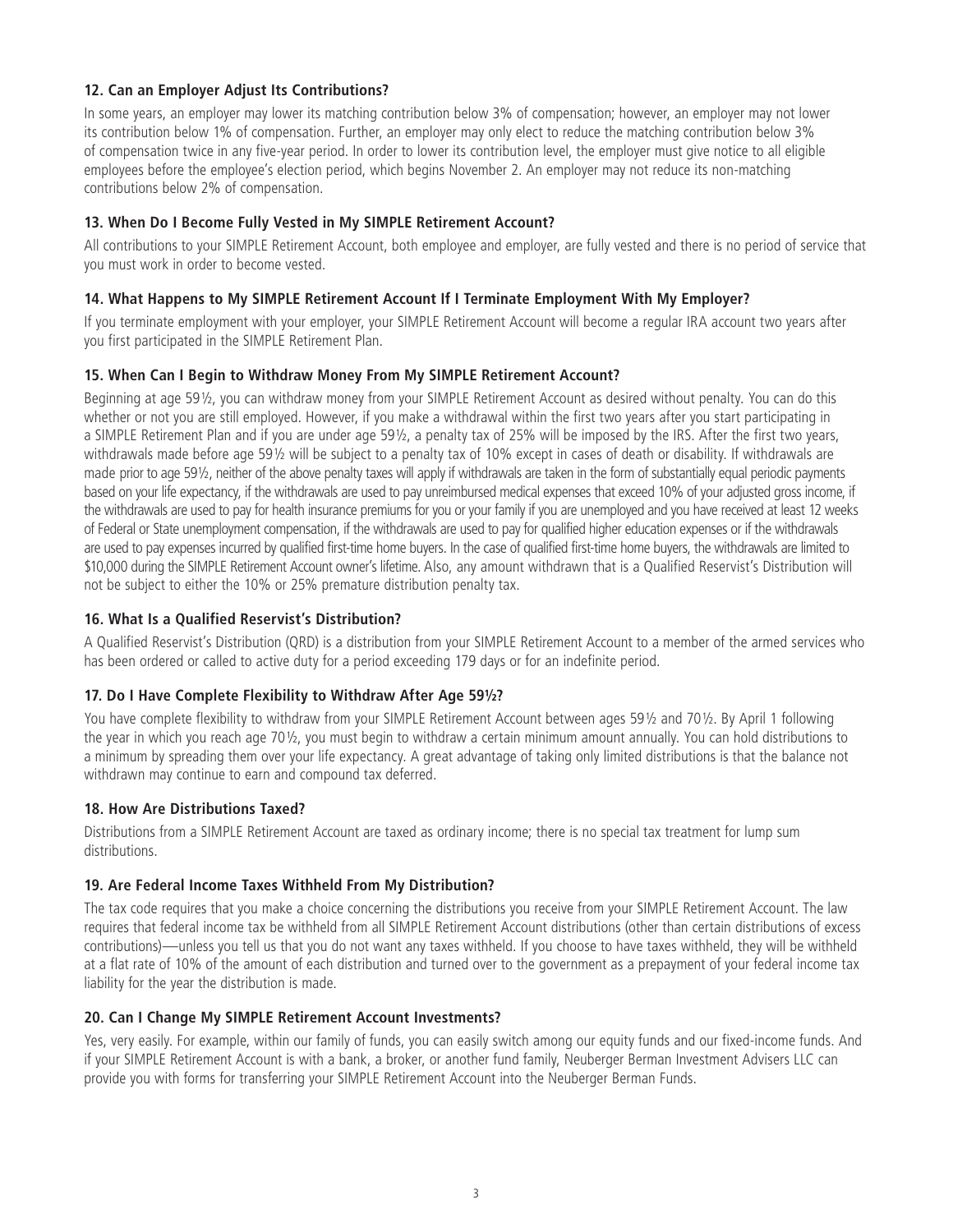## **21. Can I Roll Over My SIMPLE Retirement Account?**

A rollover is permitted for a SIMPLE Retirement Account only once every 12 months, and it is essential that the reinvestment be completed within 60 days. A SIMPLE Retirement Account cannot be rolled over into an IRA until two years after you first participated in a SIMPLE Retirement Plan.

## **22. Can I Transfer My SIMPLE Retirement Account?**

Yes. A SIMPLE Retirement Account can be transferred directly from one custodian or trustee to another without being distributed to the account holder. Transfers can be done as often as desired without limitation, and it is the usual procedure when moving a SIMPLE Retirement Account from one custodian to another.

#### **23. If My Employer Chooses a Designated Financial Institution, Can I Choose Other Investments?**

For convenience, an employer can choose one financial institution into which all SIMPLE Retirement Plan contributions are made. That institution is a "designated financial institution" (DFI). If your employer chooses Neuberger Berman Investment Advisers LLC as a DFI, you will be able to invest in any available Neuberger Berman mutual fund. If your employer has selected a financial institution other than Neuberger Berman Investment Advisers LLC, you can transfer your account balance to Neuberger Berman Investment Advisers LLC without incurring any transfer fees. Transfers may be made as often as monthly.

## **SIMPLE Retirement Account (SIMPLE) Disclosure Statement**

## **1. Why This Disclosure Statement?**

The Internal Revenue Service ("IRS") requires that everyone who establishes a SIMPLE Retirement Account be given a Disclosure Statement. This Disclosure Statement will provide you with basic information regarding the nature of a SIMPLE Retirement Account. However, it is not intended to be a substitute for the advice of your own attorney or tax adviser.

The IRS requires that you receive this Disclosure Statement at least seven days before you establish your SIMPLE Retirement Account. Accordingly, the custodian will not accept your application and open your account until at least seven days after the date you receive this Disclosure Statement, as indicated by you on your application. Once your application is accepted and your account opened, the value of your account upon any redemption will depend on the investment results of the funds selected.

## **2. What Is Your SIMPLE Retirement Account?**

Your SIMPLE Retirement Account is a special kind of Individual Retirement Account ("IRA") that lets you build up your savings with valuable contribution and tax advantages.

There are three advantages:

- (a) Your contributions to your SIMPLE Retirement Account are made on a pre-tax basis, which means you do not pay federal and, in most cases, state income tax on the contributions you make to your SIMPLE Retirement Account.
- (b) Your employer must either match your contributions or make independent contributions to your SIMPLE Retirement Account.
- (c) All earnings (interest, dividends and capital gains) on your investments in your SIMPLE Retirement Account accumulate tax deferred until you take them out as part of your distributions.

#### **3. Your SIMPLE Retirement Account Investments**

When you open a Neuberger Berman Investment Advisers LLC SIMPLE Retirement Account, your contributions are invested in shares of the mutual funds in the Neuberger Berman family of funds. You select the fund or funds in which you wish to have your SIMPLE Retirement Account invested; your money can easily be moved from one fund to another as you desire. The group includes a range of equity (common stock) funds, and intermediate- and short-term bond funds.

## **4. Eligibility and Contributions**

You are eligible to contribute to a SIMPLE Retirement Account if you received compensation from your employer which was at least \$5,000 in any two prior calendar years and which is expected to be \$5,000 or more in the current year. Compensation includes wages, salaries, fees, commissions, tips, bonuses and other amounts you receive for services actually rendered by you. Compensation also includes earned income of a self-employed individual.

If you are eligible, you can contribute up to \$12,500 annually to a SIMPLE Retirement Account. However, if your compensation is less than \$12,500, you cannot contribute more than your compensation. If you are age 50 or older, "catch-up" provisions apply. The amount you can contribute may be adjusted by the government each year based on the cost of living.

You can make contributions for each calendar year in which you are employed by the employer maintaining the SIMPLE Plan.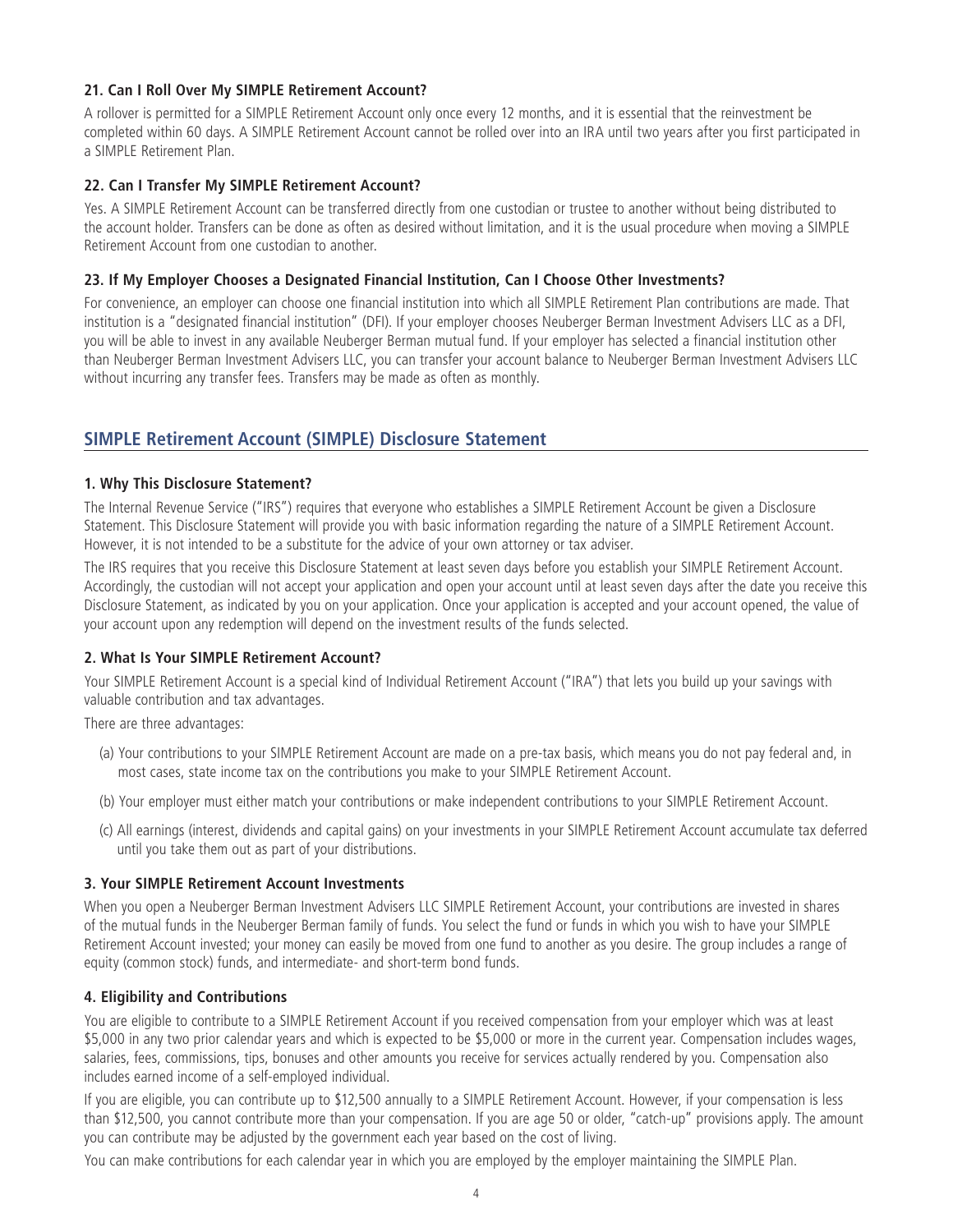## **5. Employer Contributions**

Your employer has a choice of making matching contributions equal to your salary reduction contributions or making contributions to all eligible employees whether or not they contribute. Your employer's matching contribution must be equal to 100% of your contribution, up to 3% of your compensation. If your employer instead chooses to make a contribution for all eligible employees, the employer must contribute 2% of each eligible employee's compensation. If your employer chooses to make a 2% contribution for each eligible employee, whether or not the employee elects to contribute to the SIMPLE Plan, only your compensation up to \$275,000 is counted. This amount may be adjusted by the government each year based on the cost of living. In some years an employer can lower its matching contribution below 3% of compensation. However, an employer may never lower its contribution below 1% of compensation. Further, an employer may only elect to reduce its matching contribution below 3% of compensation two times in any five-year period. Your employer will notify you before the beginning of the calendar year if it is going to lower its matching contribution.

## **6. Deadline for Contributions**

Your employer must deposit your contributions within 30 days after the end of the month in which those contributions are withheld from your pay. The employer's contributions must be made by the time the employer's tax return is due, including any extensions.

## **7. Rollovers From Another SIMPLE Retirement Plan**

You may rollover a distribution from another employer's SIMPLE Retirement Plan into your SIMPLE Retirement Account and avoid owing current income taxes on the distribution.

You can transfer that distribution directly to a SIMPLE Retirement Account. In order for your distribution to be transferred, your present trustee/custodian must (1) wire the distribution to the successor trustee/custodian, (2) mail the distribution directly to the successor trustee/custodian, or (3) give you the distribution in the form of a check negotiable only by the successor trustee/custodian.

There is no dollar limit on the amount that can be rolled over. Also, there is no age limit; such a rollover can be done even after age 701/2. But note, required minimum distributions that apply after age 70½ cannot be rolled over. (See Section 8 C.) The rules regarding tax-free rollovers are complex and subject to frequent change; you should consult a professional tax adviser if you are considering such a rollover.

## **8. Distributions From Your SIMPLE Retirement Account and Their Taxation**

## A. General Rule

Distributions from your SIMPLE Retirement Account are taxed as ordinary income. Before age 59½, you can make a withdrawal free of penalty taxes in the case of death or disability or if the withdrawals are taken in the form of substantially equal periodic payments based on your life expectancy.

If the withdrawal doesn't meet any of these exceptions, the IRS will normally impose a 10% penalty tax unless the withdrawal is made within two years of your original participation date in the SIMPLE Retirement Plan, in which case the penalty tax will be 25%.

## B. Withholding of Federal Income Taxes

Distributions from a SIMPLE Retirement Account are subject to 10% federal income tax withholding unless you (or your beneficiary) elect not to have withholding apply. In order to process your request for a distribution, your request must be in writing and include your election as to whether or not you want federal income taxes withheld.

## C. Minimum Distributions After Age 70½

You must begin withdrawals from your SIMPLE Retirement Account by April 1 of the year after the year in which you reach age 701/2. The minimum rate you can select is one which will use up the entire account over your life expectancy.

If your distributions in any year after you reach age 70½ are less than the required minimum, you will be subject to a penalty tax equal to 50% of the amount that should have been distributed but wasn't.

When you reach age 70½, forms are available from Neuberger Berman Investment Advisers LLC by which you can instruct the custodian to establish an appropriate schedule of distributions. You are responsible for monitoring this schedule from year to year to make sure that you are withdrawing the required minimum amount.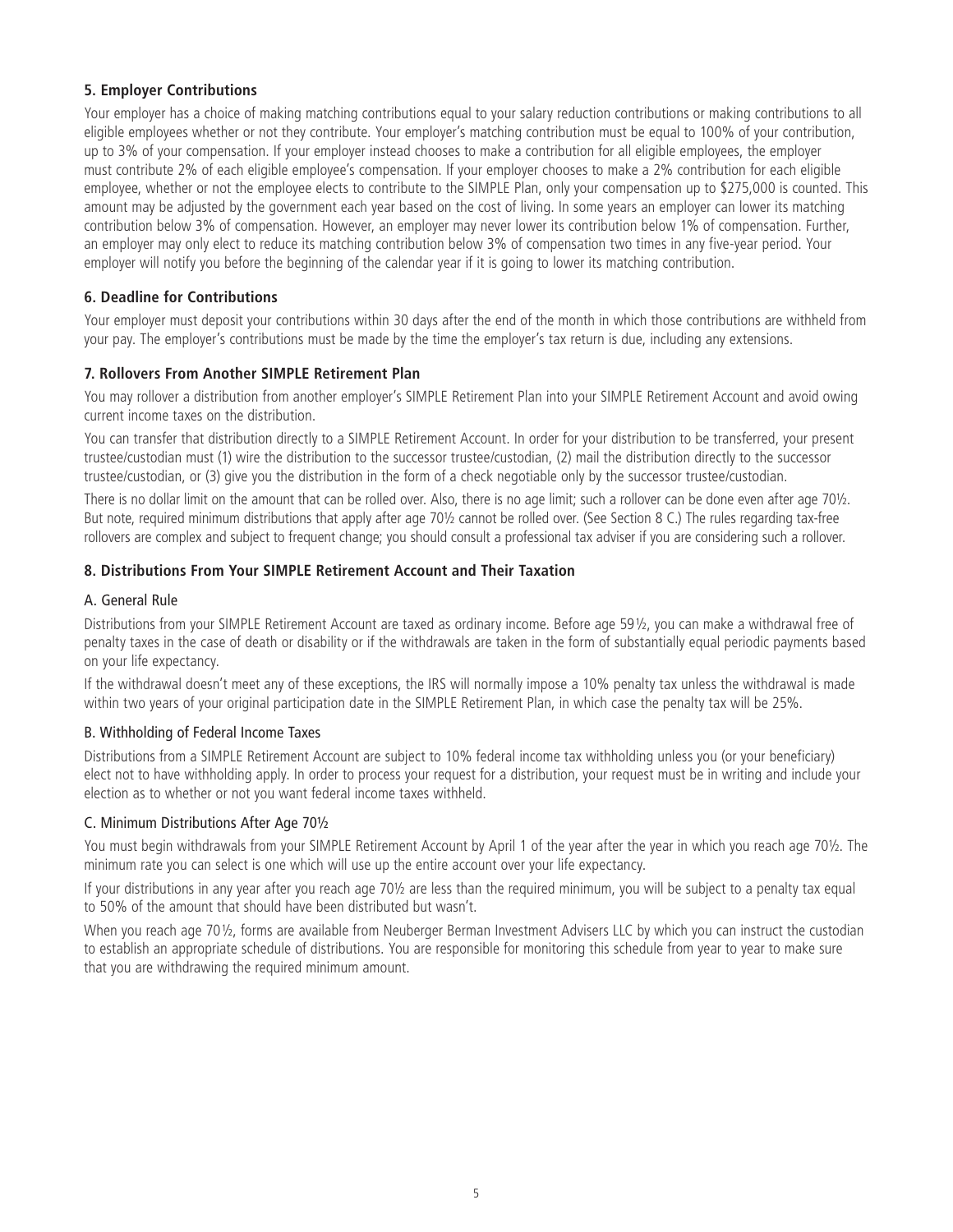## D. Distributions Before Age 59½ and the Penalty Tax

Generally, any distribution you receive from a SIMPLE Retirement Account before the day you reach age 59½ is subject to a 10% penalty tax imposed by the IRS, in addition to ordinary income tax. However, distributions taken within the first two years after you first participate in the SIMPLE Plan before you reach age 59½ are subject to a 25% penalty tax. There are exceptions. Distributions are not subject to the penalty tax in any of the following cases:

- 1. You have become permanently disabled.
- 2. You die before age 59½ and distributions are made to your beneficiary or estate after your death.
- 3. You elect to receive a series of substantially equal periodic payments, made at least annually, which are calculated to last for your life expectancy, or the joint life expectancy of you and your beneficiary.
- 4. You use the withdrawals to pay unreimbursed medical expenses that exceed 10% of your adjusted gross income.
- 5. You use the withdrawals to pay for health insurance premiums for you or your family if you are unemployed and you have received at least 12 weeks of Federal or State unemployment compensation.
- 6. You use the withdrawals to pay for qualified higher education expenses for you, your spouse or any child or grandchild of yours or your spouse.
- 7. You use the withdrawals to pay expenses incurred in the purchase of a primary residence if you are a qualified first-time home buyer. In this case, the most you can withdraw penalty-free during your lifetime is \$10,000.
- 8. A distribution is made to your former spouse or for child support pursuant to a court order.
- 9. The distribution is a Qualified Reservist's Distribution.

## E. Distributions After Your Death

If there is a balance in your SIMPLE Retirement Account when you die, it will be paid to your designated beneficiary. As with distributions during your lifetime, distributions after your death may be made either in a single lump sum or in a series of periodic payments.

Certain required minimum distribution rules also apply after your death; there are differences depending upon whether you die before or after you have begun to take distributions. Because of the complexities of these rules, and because the handling of your SIMPLE Retirement Account benefits after your death could have important consequences for your overall estate plan, we urge anyone with substantial SIMPLE Retirement Account assets to consult with a qualified tax and estate planning adviser.

## F. Restrictions on Rollovers and Transfers

Prior to the expiration of the two-year period beginning on the date you first participated in any SIMPLE Plan maintained by your employer, any rollover or transfer of funds from this SIMPLE Retirement Account must be made to another SIMPLE Retirement Account established for you. Any distribution of funds to you during this two-year period may be subject to a 25% additional tax if you do not roll over the amount distributed into a SIMPLE Retirement Account. After the expiration of this two-year period, you may roll over or transfer funds to any IRA that is qualified under Code Sections 408(a), (b) or (p), 408A, or to any other eligible retirement plan described in Code Section 402(c)(8)(B).

However, if this SIMPLE Retirement Account is maintained by a designated financial institution chosen by your employer (within the meaning of Code Section 408(p)(7)) under the terms of a SIMPLE Plan of your employer, you are permitted to transfer your balance without cost or penalty (within the meaning of Section 408(p)(7)) to another IRA that is qualified under Sections 408(a), (b), or (p), 408A, or to another eligible retirement plan described in Code Section 402(c)(8)(B).

## **9. Prohibited Transactions and Pledges**

If you engage in any "prohibited transaction" involving your SIMPLE Retirement Account, it permanently loses its status as a SIMPLE Retirement Account, and you are taxed as if you received the entire value of the account on the first day of the year in which the prohibited transaction occurs. A prohibited transaction includes any sale or exchange or property between you and your SIMPLE Retirement Account, any loan between you and your SIMPLE Retirement Account, or any payment made directly to you from another person on account of investments made in your SIMPLE Retirement Account. If you pledge any portion of your SIMPLE Retirement Account as security for a loan, the part that is pledged is treated as having been distributed to you. Note that any amount treated as distributed to you because of a prohibited transaction or a pledge will generally be subject to normal income taxes, and will also result in a 10% (or 25% if applicable) penalty tax if you are under age 59½.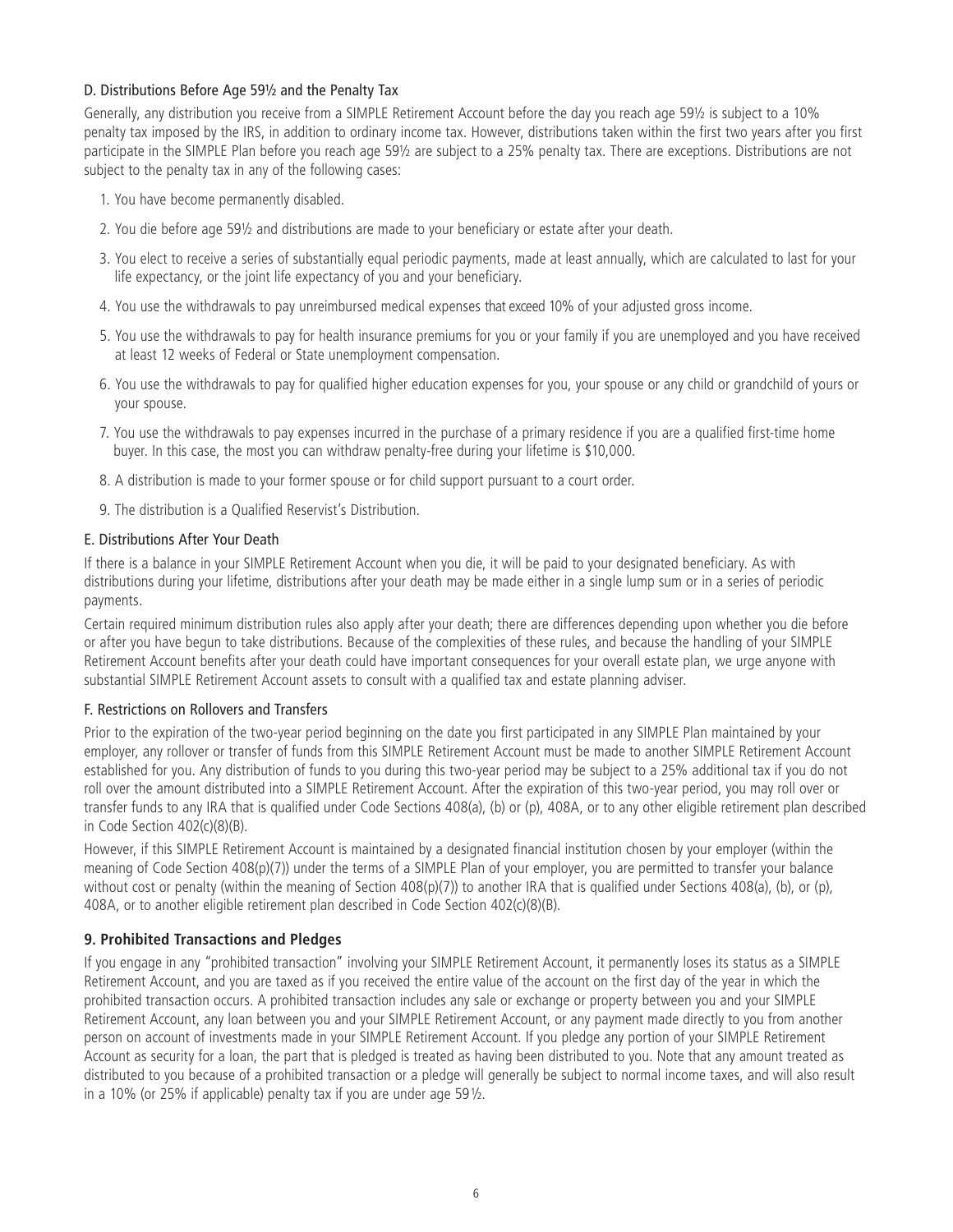There are restrictions on SIMPLE Retirement Account investments. A SIMPLE Retirement Account may not hold any kind of life insurance policy or any endowment policy providing life insurance protection. A SIMPLE Retirement Account also may not invest in any collectibles, which include art, rugs, antiques, stamps, coins, gems, metals and similar items, except as otherwise permitted by Code Section 408(m) (3), which provides an exception for certain gold, silver and platinum coins, coins issued under the laws of any state, and certain bullion. Any SIMPLE Retirement Account funds spent on such items will be treated as having been distributed to the SIMPLE Retirement Account owner. These prohibitions will not affect your Neuberger Berman Investment Advisers LLC SIMPLE Retirement Account since it can only be invested in shares of our funds.

## **10. Reports to the Internal Revenue Service**

The Custodian of your SIMPLE Retirement Account files a Form 5498 with the IRS for each calendar year in which there is any balance in your SIMPLE Retirement Account. The Custodian will send you a copy of Form 5498; you do not need to attach a copy to your tax return, but the information on the Form 5498 will help you to meet your own recordkeeping and reporting obligations. This form is sent to you each year between April 15 and May 31.

If you receive taxable distributions from your SIMPLE Retirement Account, you must report them on IRS Form 1040. If you receive distributions from another employer's SIMPLE Plan which you roll over into a SIMPLE Retirement Account, you must report (a) the total distribution and (b) any net taxable portion (that is, the total distribution less any amounts rolled over) on the appropriate lines of Form 1040.

If you take funds out of one SIMPLE Retirement Account and roll over the entire amount into another SIMPLE Retirement Account within 60 days, the withdrawal from the first SIMPLE Retirement Account and the taxable amount (in this case zero) must be reported on your Form 1040. However, if you arrange a transfer of funds directly from one SIMPLE Retirement Account custodian/trustee to another SIMPLE Retirement Account custodian/trustee, you should not report anything.

Form 5329 is used to report various penalty taxes due. You must file a Form 5329 for any year in which:

- You receive a premature distribution from your SIMPLE Retirement Account (a distribution before you reach age 59½); you must file Form 5329 whether the distribution is subject to any penalty tax, or is exempt from the tax under one of the exceptions described earlier;
- You take less than the required minimum distributions after age 70½, triggering a 50% penalty tax on the amount which should have been distributed and wasn't.

#### **11. Fees and Expenses**

You will not pay any annual SIMPLE Retirement Account fee if the total of all your Neuberger Berman Investment Advisers LLC SIMPLE Retirement Accounts is \$25,000 or more. If your total SIMPLE Retirement Account balances are less than \$25,000, your annual SIMPLE Retirement Account fee will be only \$15 regardless of the number of SIMPLE Retirement Accounts or funds you own. We will review all SIMPLE Retirement Accounts as of September 30 of each year to determine which of our SIMPLE Retirement Account shareholders are eligible for our no-fee program. The fee (if any) may be separately billed or collected through automatic redemption of shares.

As provided in the custodial agreement, the fees and expenses associated with your SIMPLE Retirement Account may be changed from time to time; you will be sent written notice before any change becomes effective.

#### **12. Miscellaneous**

Your SIMPLE IRA account is a custodial account established exclusively for your benefit, with UMB Bank, n.a. acting as Custodian. Please be aware, however, that assets in your SIMPLE IRA may become subject to other persons' claims in the event you become separated, divorced, responsible for child support, insolvent or bankrupt, or subject to an IRS levy as described in Code Section 6331.

The form of the Neuberger Berman Investment Advisers LLC SIMPLE IRA has been approved by the IRS. This represents only approval of legal requirements used in the Disclosure Statement and the Custodial Agreement which follows, and does not represent any IRS approval of the investment or other merits of the Neuberger Berman SIMPLE IRA. For additional information regarding IRAs, you can obtain Publications 590A and 590B at www.irs.gov or by calling the IRS at 800-829-3676.

## **Simple Retirement Account Custodial Agreement**

The investor (the "Depositor") who has completed and whose name appears on the SIMPLE Retirement Account application distributed to the Depositor with this Custodial Agreement (the "Agreement") is establishing an Individual Retirement Account (IRA) under Sections 408(a) and 408(p) of the Internal Revenue Code (the "Code") with the Neuberger Berman Funds to provide for his or her retirement and for the support of his or her beneficiaries after death. UMB Bank, n.a. (the "Custodian") has given the Depositor the disclosure statement preceding this Custodial Agreement as required under the Income Tax Regulations ("the Regulations") Section 1.408-6. The Depositor has delivered to the Custodian, or authorized a transfer to the Custodian, a cash amount identified on the SIMPLE Retirement Account application form signed by the Depositor.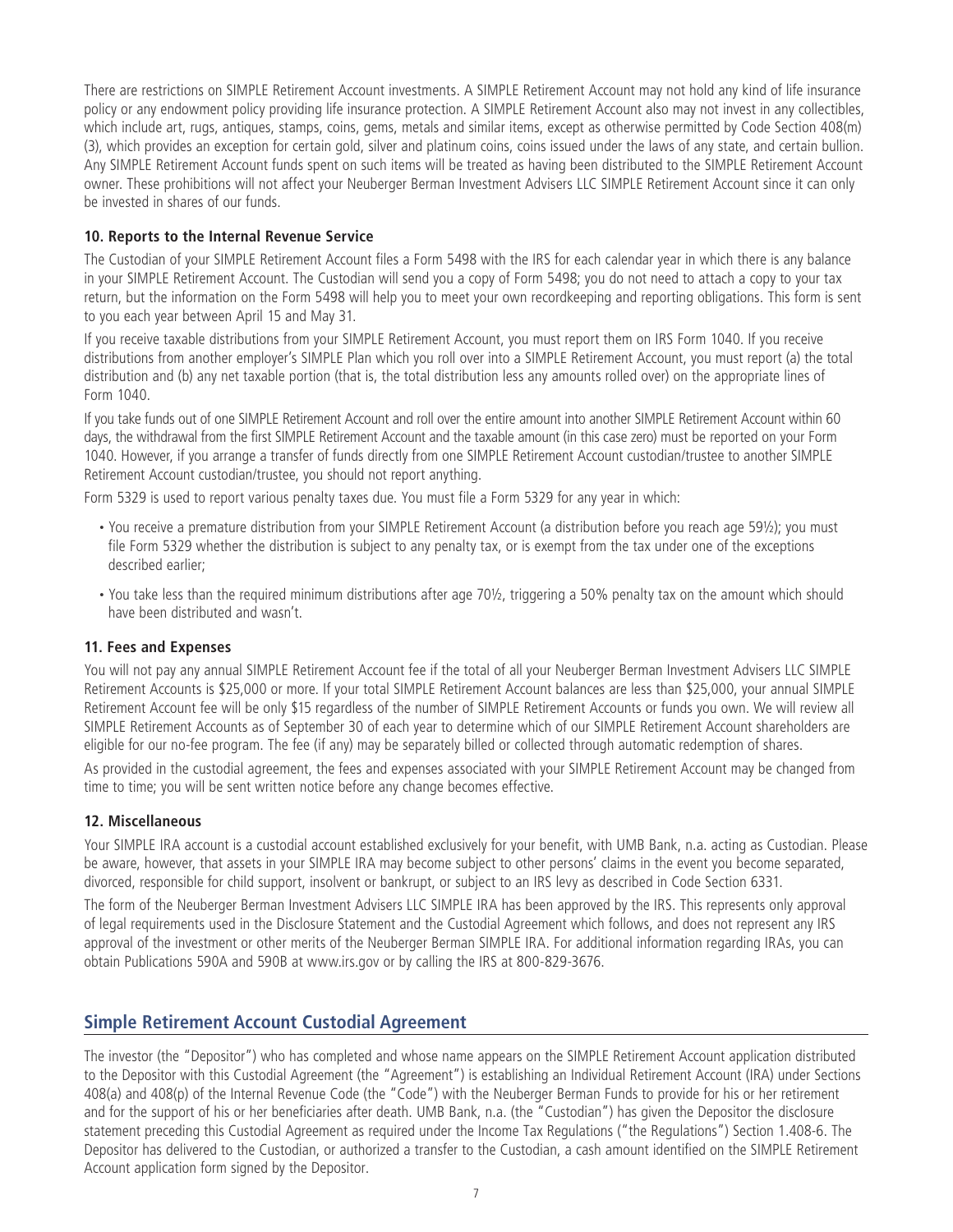The following sets forth the custodial Agreement between the Depositor and the Custodian, which the Depositor has entered into by delivering the application to the Custodian:

## **Article I**

#### Additional Contributions

The Custodian will accept cash contributions made on behalf of the Depositor by the Depositor's employer under the terms of a SIMPLE Retirement Account plan described in Code Section 408(p). In addition, the Custodian will accept transfers or rollovers from other SIMPLE IRAs of the Depositor. No other contributions will be accepted by the Custodian.

## **Article II**

#### Non-forfeitability

The Depositor's interest in the balance in the custodial account is nonforfeitable at all times. The account is established for the exclusive benefit of the Depositor and his or her beneficiaries. If this is an inherited IRA within the meaning of Code Section 408(d)(3)(C) maintained for the benefit of a designated beneficiary of a deceased Depositor, references in this document to the "Depositor" are to the deceased Depositor.

## **Article III**

#### Restrictions on Investments

- 1. No part of the custodial account funds may be invested in life insurance contracts, nor may the assets of the custodial account be commingled with other property except in a common trust fund or common investment fund (within the meaning of Code Section 408(a)(5)).
- 2. No part of the custodial account funds may be invested in collectibles (within the meaning of Code 408(m)) except as otherwise permitted by Code 408(m)(3), which provides an exception for certain gold, silver and platinum coins, coins issued under the laws of any state and certain bullion.

## **Article IV**

#### Required Distributions From Account

1. Notwithstanding any provision of the IRA to the contrary, the distribution of the Depositor's interest in the account shall be made in accordance with the requirements of Code Section 408(a)(6) and the Regulations hereunder, the provisions of which are herein incorporated by reference.

 The required minimum distributions calculated for this IRA may be withdrawn from another IRA of the Depositor in accordance with Q&A-9 of Section 1.408-8 of the Regulations. If this is an inherited IRA within the meaning of Code Section 408(d)(3)(C), the preceding sentence and paragraphs 2, 3 and 4 below do not apply.

- 2. The entire value of the account of the Depositor for whose benefit the account is maintained will commence to be distributed no later than the first day of April following the calendar year in which such Depositor attains age 70½ (the "required beginning date") over the life of such Depositor or the lives of such Depositor and his or her designated beneficiary.
- 3. The amount to be distributed each year, beginning with the calendar year in which the Depositor attains age 70 $\frac{1}{2}$  and continuing through the year of death, shall not be less than the quotient obtained by dividing the value of the IRA as of the end of the preceding year by the distribution period in the Uniform Lifetime Table in Q&A-2 of Section 1.401(a)(9)-9 of the Regulations, using the Depositor's age as of his or her birthday in the year. However, if the Depositor's sole designated beneficiary is his or her surviving spouse and such spouse is more than 10 years younger than the Depositor, then the distribution period is determined under the Joint and Last Survivor Table in Q&A-3 of Section 1.401(a)(9)-9 of the Regulations, using the ages as of the Depositor's and spouse's birthdays in the year.
- 4. The required minimum distribution for the year the Depositor attains age 70½ can be made as late as April 1 of the following year. The required minimum distribution for any other year must be made by the end of such year.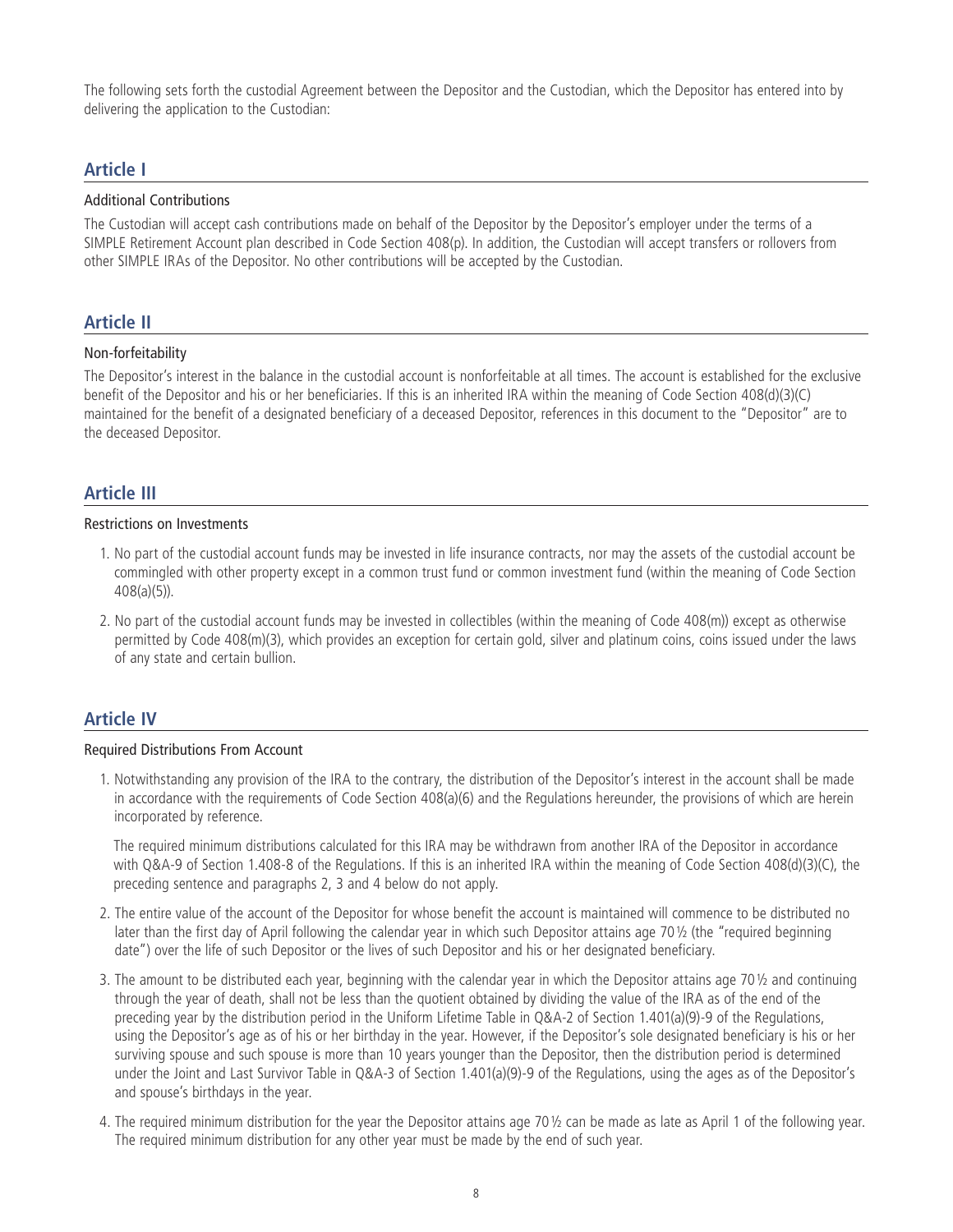- 5. If the Depositor dies on or after the required beginning date, the remaining portion of his or her interest will be distributed at least as rapidly as follows:
	- (a) If the designated beneficiary is someone other than the Depositor's surviving spouse, the remaining interest will be distributed over the remaining life expectancy of the designated beneficiary, with such life expectancy determined using the beneficiary's age as of his or her birthday in the year following the year of the Depositor's death, or over the period described in paragraph 5(c) below if longer.
	- (b) If the Depositor's sole designated beneficiary is the Depositor's surviving spouse, the remaining interest will be distributed over such spouse's life expectancy or over the period described in paragraph 5(c) below if longer. Any interest remaining after such spouse's death will be distributed over such spouse's remaining life expectancy determined using the spouse's age as of his or her birthday in the year of the spouse's death, or, if the distributions are being made over the period described in paragraph 5(c) below, over such period.
	- (c) If there is no designated beneficiary, or if applicable by operation of paragraph 5(a) or 5(b) above, the remaining interest will be distributed over the Depositor's remaining life expectancy determined in the year of the Depositor's death.
- 6. The amount to be distributed under paragraph 5(a), (b) or (c) above, beginning with the calendar year following the calendar year of the Depositor's death, is the quotient obtained by dividing the value of the IRA as of the end of the preceding year by the remaining life expectancy specified in such paragraph. Life expectancy is determined using the Single Life Table in Q&A-1 of Code 1.401(a)(9)-9 of the Regulations. If distributions are being made to a surviving spouse as the sole designated beneficiary, such spouse's remaining life for a year is the number in the Single Life Table corresponding to such spouse's age in the year. In all other cases, remaining life expectancy for a year is the number in the Single Life Table corresponding to the beneficiary's or Depositor's age in the year specified in paragraph 5(a), (b) or (c) and reduced by one for each subsequent year.
- 7. If the Depositor dies before the required beginning date, his or her entire interest will be distributed at least as rapidly as follows:
	- (a) If the designated beneficiary is someone other than the Depositor's surviving spouse, the entire interest will be distributed, starting by the end of the calendar year following the calendar year of the Depositor's death, over the remaining life expectancy of the designated beneficiary, with such life expectancy determined using the age of the beneficiary as of his or her birthday in the year following the year of the Depositor's death, or, if elected, in accordance with paragraph 7(c) below.
	- (b) If the Depositor's sole designated beneficiary is the Depositor's surviving spouse, the entire interest will be distributed, starting by the end of the calendar year following the calendar year of the Depositor's death (or by the end of the calendar year in which the Depositor would have attained age 70½, if later), over such spouse's life expectancy, or, if elected, in accordance with paragraph 7(c) below. If the surviving spouse dies before distributions are required to begin, the remaining interest will be distributed, starting by the end of the calendar year following the calendar year of the spouse's death, over the spouse's designated beneficiary's remaining life expectancy determined using such beneficiary's age as of his or her birthday in the year following the year of death of the spouse, or, if elected, will be distributed in accordance with paragraph 7(c) below. If the surviving spouse dies after distributions are required to begin, any remaining interest will be distributed over the spouse's remaining life expectancy determined using the spouse's age as of his or her birthday in the year of the spouse's death.
	- (c) If there is no designated beneficiary, or if applicable by operation of paragraph 7(a) or 7(b) above, the entire interest will be distributed by the end of the calendar year containing the fifth anniversary of the Depositor's death (or of the spouse's death in case of the surviving spouse's death before distributions are required to begin under paragraph 7(b) above).
	- (d) The amount to be distributed each year under paragraph 7(a) or (b) is the quotient obtained by dividing the value of the IRA as of the end of the preceding year by the remaining life expectancy specified in such paragraph. Life expectancy is determined using the Single Life Table in Q&A-1 of Section 1.401(a)(9)-9 of the Regulations. If distributions are being made to a surviving spouse as the sole designated beneficiary, such spouse's remaining life expectancy for a year is the number in the Single Life Table corresponding to such spouse's age in the year. In all other cases, remaining life expectancy for a year is the number in the Single Life Table corresponding to the beneficiary's age in the year specified in paragraph 7(a) or (b) and reduced by one for each subsequent year.
- 8. The "value" of the IRA includes the amount of any outstanding rollover, transfer and recharacterization under Q&A-7 and -8 of Section 1.408-8 of the Regulations.
- 9. If the sole designated beneficiary is the Depositor's surviving spouse, the spouse may elect to treat the IRA as his or her own IRA. This election will be deemed to have been made if such surviving spouse makes a contribution to the IRA (permitted under the contribution rules for SIMPLE IRAs as if the surviving spouse were the Depositor) or fails to take required distributions as a beneficiary.
- 10. The required minimum distributions payable to a designated beneficiary from this IRA may be withdrawn from another IRA the beneficiary holds from the same decedent in accordance with Q&A-9 of Section 1.408-8 of the Regulations.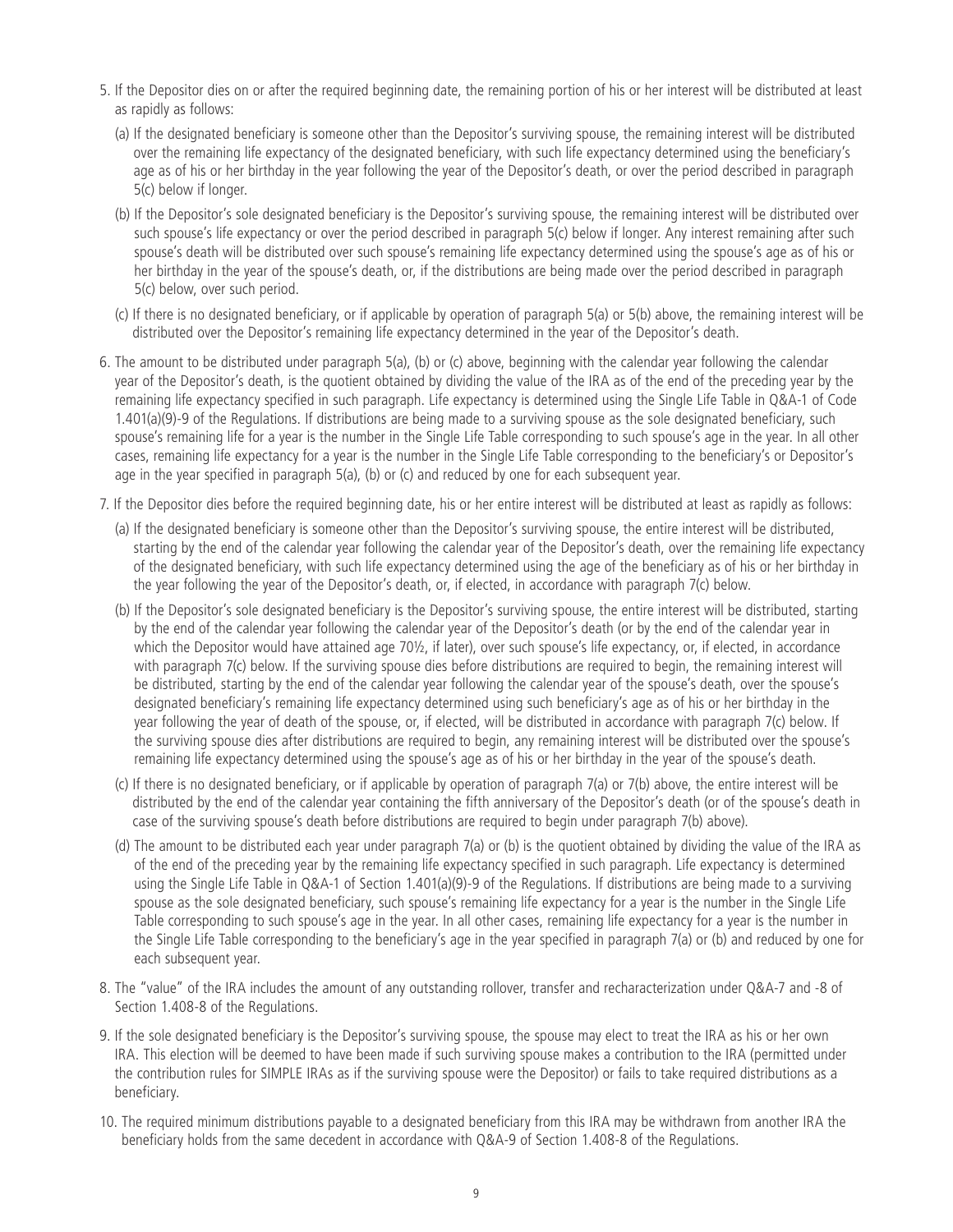## **Article V**

#### Conversion of Distributions from the Account

Generally, the Depositor may convert any or all of the distributions from the account for deposit into a Roth IRA ("conversion amount(s)"). However, distributions made within the first two years from the date of the Depositor's initial participation in the SIMPLE IRA and any minimum distribution from the account required by Code Sections 408(a)(6) and 401(a)(9) and applicable regulations for the year of the conversion cannot be converted to a Roth IRA. The Depositor (or the Depositor's authorized agent) shall designate in a form and manner acceptable to the Custodian each conversion amount as such to the Custodian and by such designation shall confirm to the Custodian that a proposed conversion amount qualifies as a conversion within the meaning of Code Sections 408A(c)(3), 408A(d) (3) and 408A(e) of the Code, except that any conversion contribution shall not be considered a rollover contribution for purposes of Code Section 408(d)(3)(B) of the Code relating to the one rollover per year rule. Conversions must generally be made by December 31 of the year to which the conversion relates. Conversions made via a 60-day rollover must be deposited in a Roth IRA within 60 days.

## **Article VI**

#### Recharacterization of Contributions

Effective with tax years beginning after December 31, 2017, a conversion of a traditional IRA to a Roth IRA, and a rollover from any other eligible retirement plan to a Roth IRA cannot be recharacterized as having been made to a traditional IRA.

If you made a conversion in the 2017 tax year, you have until the due date (including extensions) for filing the return for that tax year to recharacterize the conversion.

## **Article VII**

#### Tax Information and Reports

- 1. The participant agrees to provide the Custodian with all information necessary to prepare any reports required by Code Sections 408(i) and 408(l)(2) and Sections 1.408 and 1.408-6 of the Regulations.
- 2. The Custodian agrees to submit to the IRS and the Depositor the reports prescribed by the IRS, including annual calendar year reports concerning the status of the account, and reports on minimum required distributions as required by the IRS.
- 3. The Custodian also agrees to provide the Depositor's employer the summary description described in Code Section 408(l)(2) unless this SIMPLE Retirement Account is a transfer SIMPLE IRA.

## **Article VIII**

#### Certain Provisions Controlling

Notwithstanding any other articles which may be added or incorporated, the provisions of Articles I through III and this sentence will be controlling. Any additional articles inconsistent with Code Sections 408(a) and 408(p) and the related regulations will be invalid.

## **Article IX**

#### Amendments

This Agreement will be amended from time to time to comply with the provisions of the Code and related regulations. Other amendments may be made with the consent of Neuberger Berman Investment Advisers LLC, the Depositor, and the Custodian.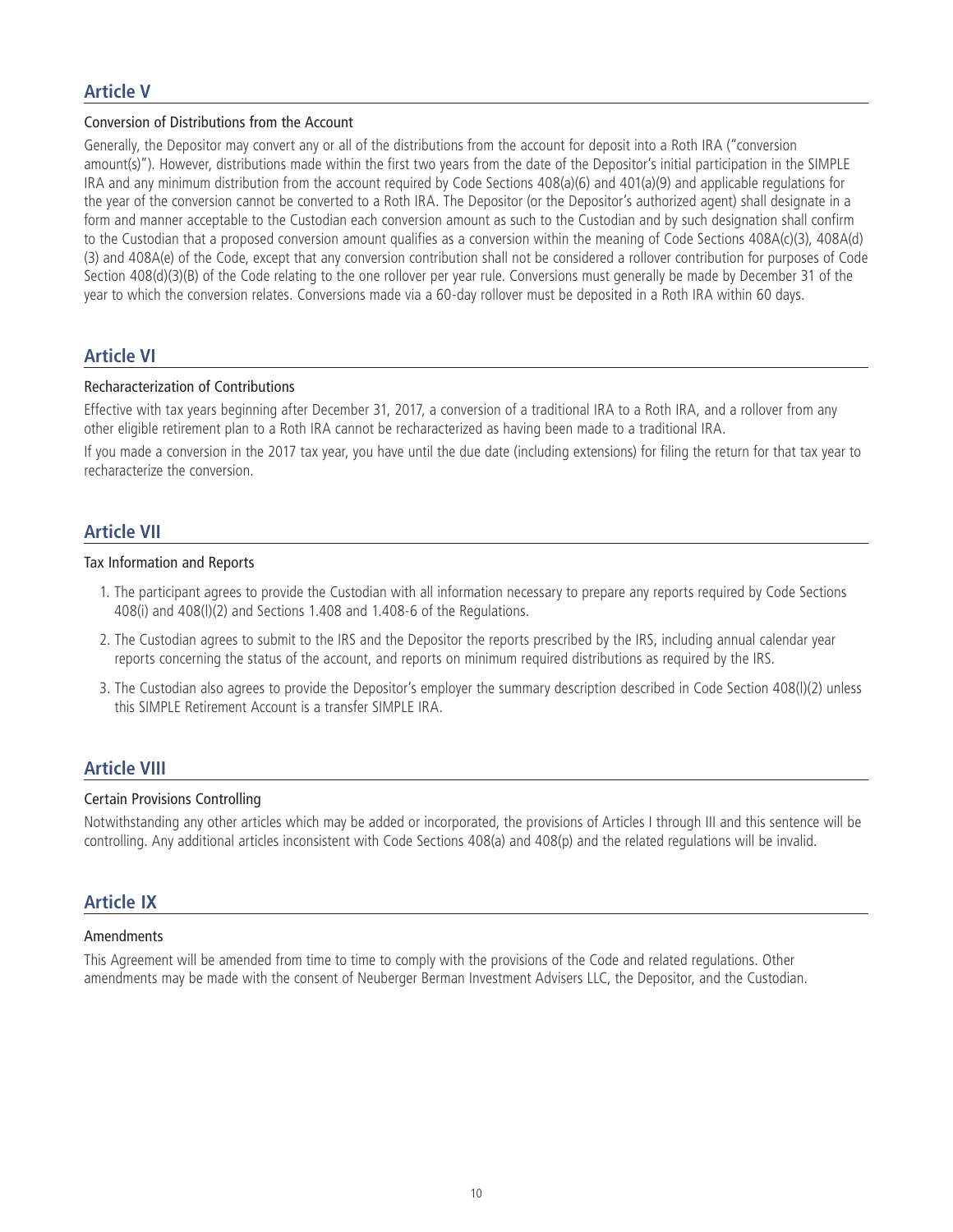## **Article X**

Additional Definitions

For purposes of this Agreement, the following terms shall have the meanings specified:

"Fund" means a registered investment company for which Neuberger Berman Investment Advisers LLC serves as the investment adviser. "Shares" means shares of one or more funds.

"Account" means the individual retirement account created and maintained by the Depositor under this Agreement.

## **Article XI**

#### Investment and Management of Account

All amounts credited to the Depositor's account shall be invested by the Custodian in accordance with the following provisions:

- 1. All amounts in the account shall be invested at all times only in shares of one or more funds, except to the extent certain amounts are held from time to time in cash pending investment, distribution or application to charges.
- 2. The fund or funds in which the initial contribution is to be invested shall be designated by the Depositor on the application. Each subsequent contribution shall be invested in accordance with written instructions provided by the Depositor with the contribution.
- 3. By instructing the Custodian to invest assets of the account in shares of a particular fund, the Depositor represents that he or she has received and reviewed the current prospectus for that fund.
- 4. If the Depositor fails to provide investment instructions for any contributions, or if the Custodian deems the instructions unclear, the Custodian may return all or a portion of the contribution or hold it uninvested, without liability for interest or for loss of income or appreciation, pending its receipt of instructions or clarification.
- 5. From time to time the Depositor may instruct the Custodian to liquidate some or all of the shares of any fund held in the account, and to invest the proceeds in shares of another fund. Such instructions shall be given in writing, electronically or by telephone in accordance with such procedures as set forth in the fund's prospectus or as may be determined by the fund and Neuberger Berman Investment Advisers LLC from time to time.
- 6. If, and for as long as, a balance remains in the account following the death of the Depositor, the designated beneficiary shall succeed to the Depositor's rights and responsibilities regarding the selection of investments in the account and shall thereafter be deemed "the Depositor" for purposes of the investment and management of the account. Where there is more than one beneficiary, unless separate accounts are set up for each beneficiary, all of them must identify to the Custodian the single beneficiary who shall succeed to the Depositor's rights and responsibilities in this regard.
- 7. All dividends and capital gain distributions received in cash by the account on shares of a fund shall be reinvested in additional shares of that fund, if available. Where the holder of shares may elect to receive any such distribution either in shares or cash, the Custodian shall elect to receive it in shares.
- 8. Neither Neuberger Berman Investment Advisers LLC nor the Custodian shall have any duty to question the instructions of a Depositor regarding the investment of the account, or to advise the Depositor as to the purchase, retention, or sale of the shares held in the account. None of Neuberger Berman Investment Advisers LLC, the Custodian, or any of their employees, directors, agents, or affiliates shall be liable for any loss resulting from the Depositor's management and control of the account.
- 9. If the Depositor fails to respond to communications from Neuberger Berman Investment Advisers LLC mailed to the Depositor's last known address as provided to Neuberger Berman Investment Advisers LLC, or if Neuberger Berman Investment Advisers LLC has received evidence from an appropriate judicial or administrative authority that the Depositor is incompetent, Neuberger Berman Investment Advisers LLC will continue to invest the Depositor's account pursuant to the last instructions from the Depositor. Instructions received from the Depositor after Neuberger Berman Investment Advisers LLC has received evidence issued from an appropriate judicial or administrative authority that the Depositor is incompetent will be disregarded; however, Neuberger Berman Investment Advisers LLC will comply with instructions of the Depositor's court-appointed guardian or other legal administrator of the Depositor's affairs. If any funds in which the Depositor invests are dissolved, the fund shares will be redeemed and distributed unless investment instructions are received from the Depositor prior to the liquidation. If a redemption takes places, taxes and penalties may apply and the distribution will be subject to the additional 10% federal income tax withholding requirement.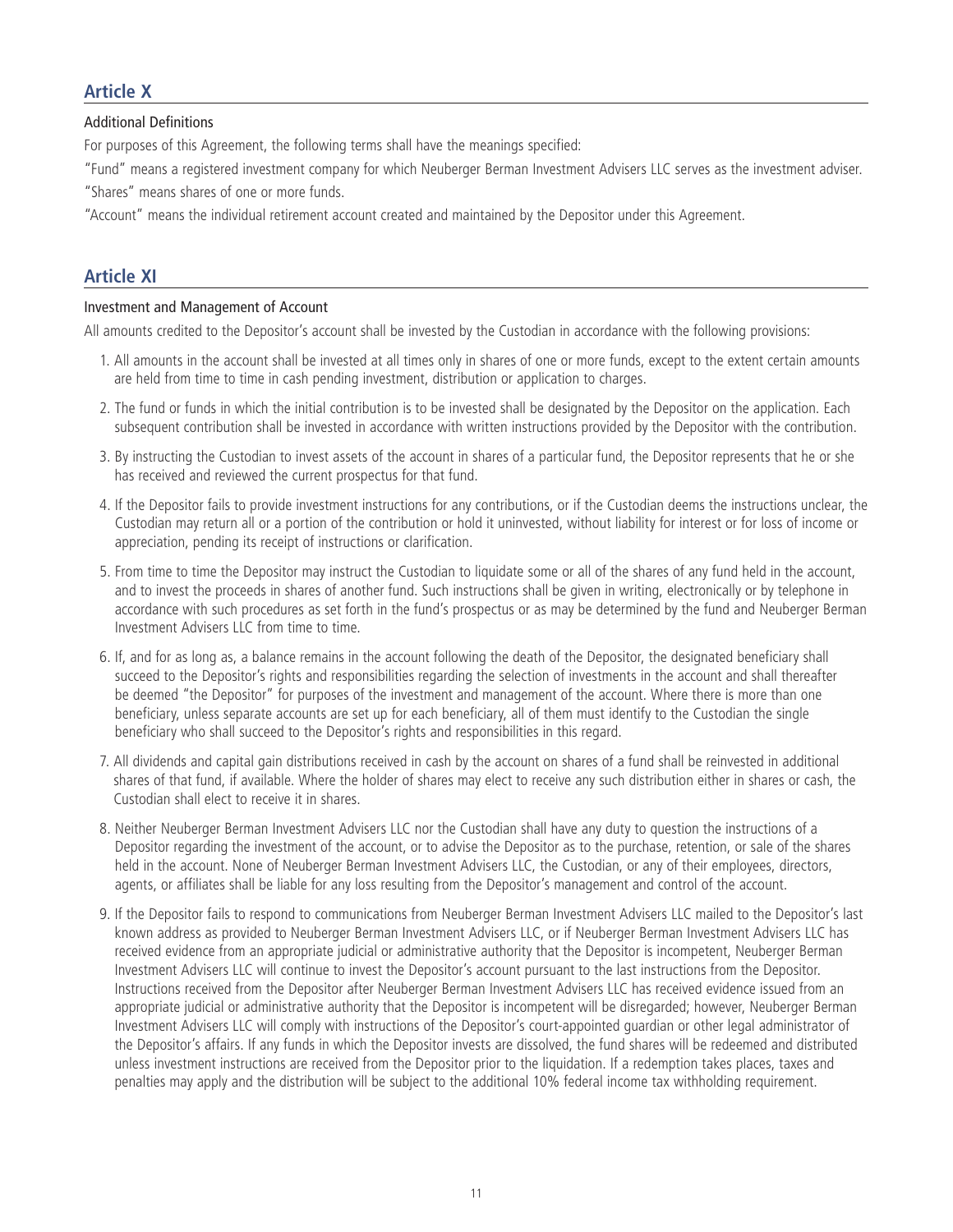#### Representations and Responsibilities of Depositor

- 1. The Depositor represents that, at least seven days prior to opening the account with the Custodian, he or she has read the attached SIMPLE Retirement Account disclosure statement as well as this Agreement, and has, to the extent necessary or appropriate, discussed with his or her own financial and tax advisers the suitability of establishing and maintaining this SIMPLE Retirement Account with Neuberger Berman Investment Advisers LLC and the Custodian.
- 2. The Depositor shall be solely responsible for assuring that the contributions to this account comply with the limitations applicable from time to time under the Internal Revenue Code. In no event shall Neuberger Berman Investment Advisers LLC or the Custodian be liable for any tax, penalty, or other charge imposed on account of any "excess" or otherwise improper contribution. In the case of any one or more contributions which exceed the limitations for contributions, the Depositor shall represent to Neuberger Berman Investment Advisers LLC and the Custodian either:
	- (a) that any such contribution is a rollover of an amount withdrawn from another SIMPLE Retirement Account within the preceding 60 days, and that the Depositor has not made another such rollover of an individual retirement account within the preceding 12 months; or
	- (b) that any such contribution is a transfer received from another SIMPLE Retirement Account; or
	- (c) that any such contribution is a rollover that satisfies the conditions in (a) above or is a transfer from a regular IRA if the rollover or transfer is made no earlier than two years after the Depositor's initial participation in an employer's SIMPLE Retirement Plan and after termination of employment with that employer.
- 3. Any contribution shall be treated by the Custodian as made with respect to the calendar year in which it is received unless the employer identifies the contribution as being made with respect to the preceding year.
- 4. Any fees paid by the Depositor for the services of an investment adviser shall be paid solely from the account. The Depositor has no obligation or right to pay the investment advisory fees with personal funds.

## **Article XIII**

#### Holding and Voting of Shares

All shares held by the Custodian for the account shall be registered in the name of the Custodian or of its nominee, with or without identifying the Depositor. The Custodian shall deliver to the Depositor, or cause to be delivered, all notices, prospectuses, financial statements, proxies, and proxy soliciting materials related to the shares held in the account. The Custodian shall vote the shares in the account in accordance with instructions given by the Depositor. However, if the Depositor fails to provide instructions on how to vote the shares in the account, the Custodian shall vote the undirected shares in the same proportion as shares are voted considering all shares of the fund for which instructions are received.

## **Article XIV**

#### Distributions to Depositor or to Beneficiary

The Custodian shall make payments, or arrange for payments to be made, from the assets of the account to the Depositor or, following the Depositor's death or pursuant to a court order to his or her beneficiary, in accordance with the following provisions:

1. The Custodian shall pay such amounts to the Depositor or beneficiary as he or she shall request by written instructions to the Custodian from time to time. However, the Custodian shall not be required to make any payments in the absence of written instructions from the Depositor specifying the occasion for the distribution and the manner of payment, except where the Custodian is specifically directed by any court order, in which case the Custodian shall make payment as directed under such court order. The order must specify the beneficiary to whom, the amount and manner in which payments will be made. The Depositor or beneficiary shall see that payments are made from the account in such amounts and by such times so as to satisfy the minimum distribution rules set forth in Article IV.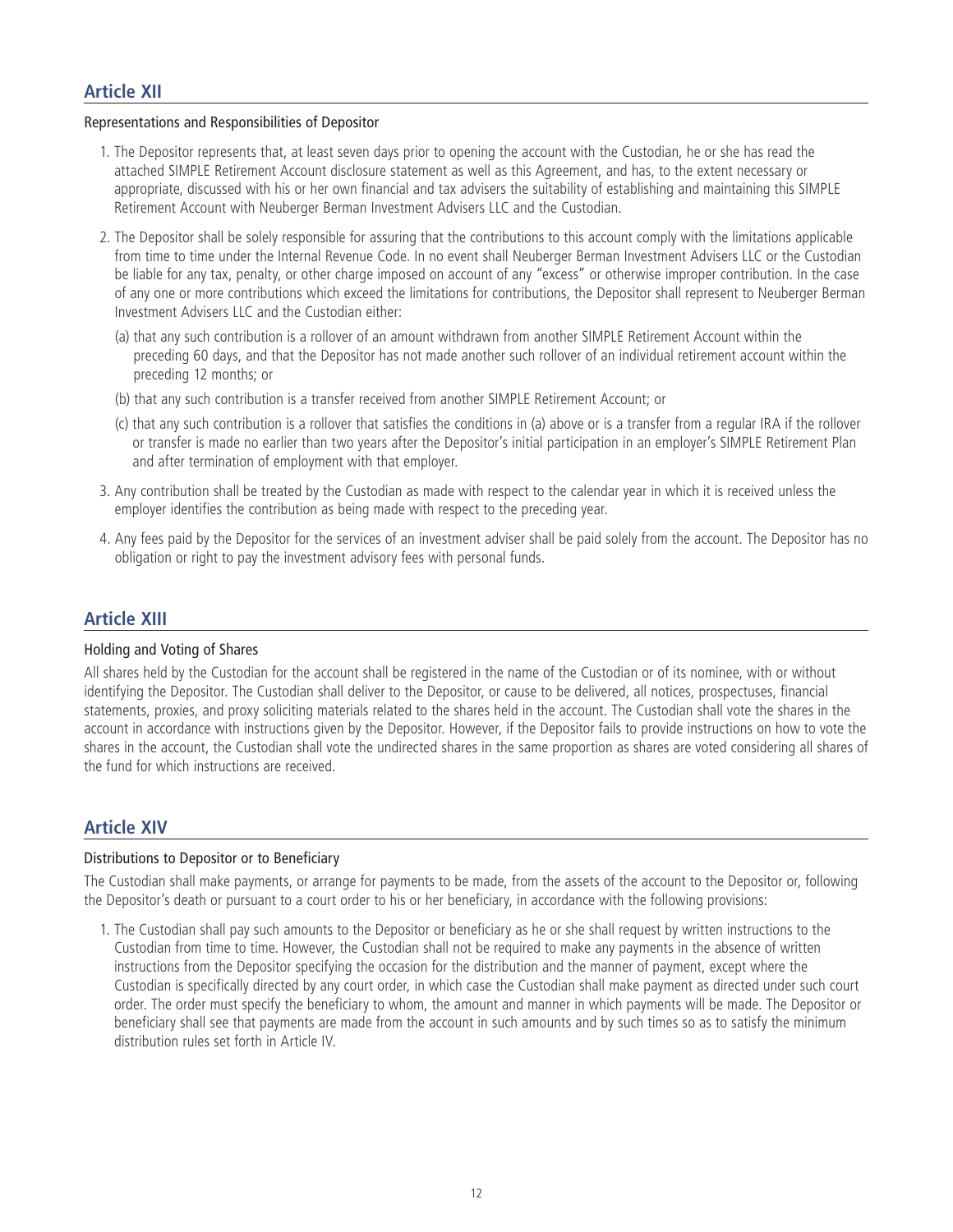- 2. In no event shall Neuberger Berman Investment Advisers LLC or the Custodian be responsible for assuring that distributions from the account to the Depositor or beneficiary either avoid extra taxes on premature distributions or comply with the minimum distribution rules, nor shall they be liable for any tax, penalty, or other charge imposed on account of any distribution or any failure to make a required distribution.
- 3. Notwithstanding Article IV, distributions from the account shall be made solely in cash or in shares, and shall be made only in one of the following forms:
	- (a) A single lump sum or number of shares which represents the entire balance in the account.
	- (b) A sum or number of shares specified by the Depositor or beneficiary which represents less than the entire balance in the account.
	- (c) A payment, made at regular monthly, quarter-annual, semi-annual, or annual intervals, of a sum calculated by the Custodian in accordance with the Depositor's election to have the account distributed over a period certain not greater than his or her life expectancy, or the joint life and last survivor expectancy of the Depositor and his or her designated beneficiary.

The account shall not be distributable in any form of annuity contract or obligation. If the Depositor or beneficiary desires an annuity, he or she shall remove the desired amount from the account and transfer it to an insurer in exchange for the desired annuity.

# **Article XV**

## Designation of Beneficiary

- 1. The Depositor shall designate one or more beneficiaries of any undistributed balance remaining in the account upon the Depositor's death. The Depositor's designation(s) shall be in writing in a form acceptable to Neuberger Berman Investment Advisers LLC or the Custodian, signed by the Depositor and filed with the Custodian no later than 20 days following the Depositor's death. Beneficiary designations may be changed or revoked by a Depositor at any time. The most recently dated designation shall be controlling and shall revoke any previously filed inconsistent designation, and Neuberger Berman Investment Advisers LLC and the Custodian shall be fully protected with respect to any payment made in accordance with the most recent designation.
- 2. For purposes of Article IV, except as provided in the following paragraph, the Depositor shall name an individual to be the "designated beneficiary." The Depositor's designated beneficiaries are generally determined as of the September 30th of the calendar year following the calendar year of the Depositor's death as long as the individual was a beneficiary as of the date of the Depositor's death. If the Depositor divides his or her account into separate accounts and names different individuals as the beneficiary for each separate account and those separate accounts are established no later than December 31st of the calendar year following the calendar year of the Depositor's death, separate designated beneficiaries will be recognized for each separate account.
- 3. If the Depositor does not name an individual to be the "designated beneficiary," the Depositor may designate a qualified trust as a beneficiary. The trust beneficiary (not the trust itself) will be treated as the "designated beneficiary" if the trustee provides a list of the trust's beneficiaries to the Custodian by September 30th of the calendar year following the calendar year of the Depositor's death.
- 4. A beneficiary designation may include an election by the Depositor as to the manner in which the beneficiary's interest in the account should be distributed; the Depositor may permit the beneficiary to elect or change the manner of distribution after the Depositor's death. The Depositor shall be responsible for assuring that the manner of payment which he or she elects for a beneficiary complies with the minimum distribution rules set forth in Article IV.
- 5. If the Depositor fails to file a proper beneficiary designation, or if no designated beneficiary survives the Depositor, the Depositor's surviving spouse, if any, shall be the beneficiary, or if there is no surviving spouse, the beneficiary shall be the Depositor's estate. Neuberger Berman Investment Advisers LLC and the Custodian shall be fully protected in relying on information provided by the executor or administrator of the Depositor's estate in this regard.
- 6. If a beneficiary survives the Depositor but then dies before receiving his or her entire interest in the account, the remaining portion of that interest shall be distributed to the beneficiary's estate except as otherwise provided (i) in the Depositor's beneficiary designation or (ii) in a supplementary designation filed by the spousal beneficiary after the Depositor's death.
- 7. A beneficiary shall have no right to sell, assign, transfer, pledge, or hypothecate any of his or her interest in the account, and except as provided in Article XIV, paragraph 1 of this Agreement, the account shall not be liable for the beneficiary's debts or be subject to any seizure, attachment, execution, or other legal process in respect thereto.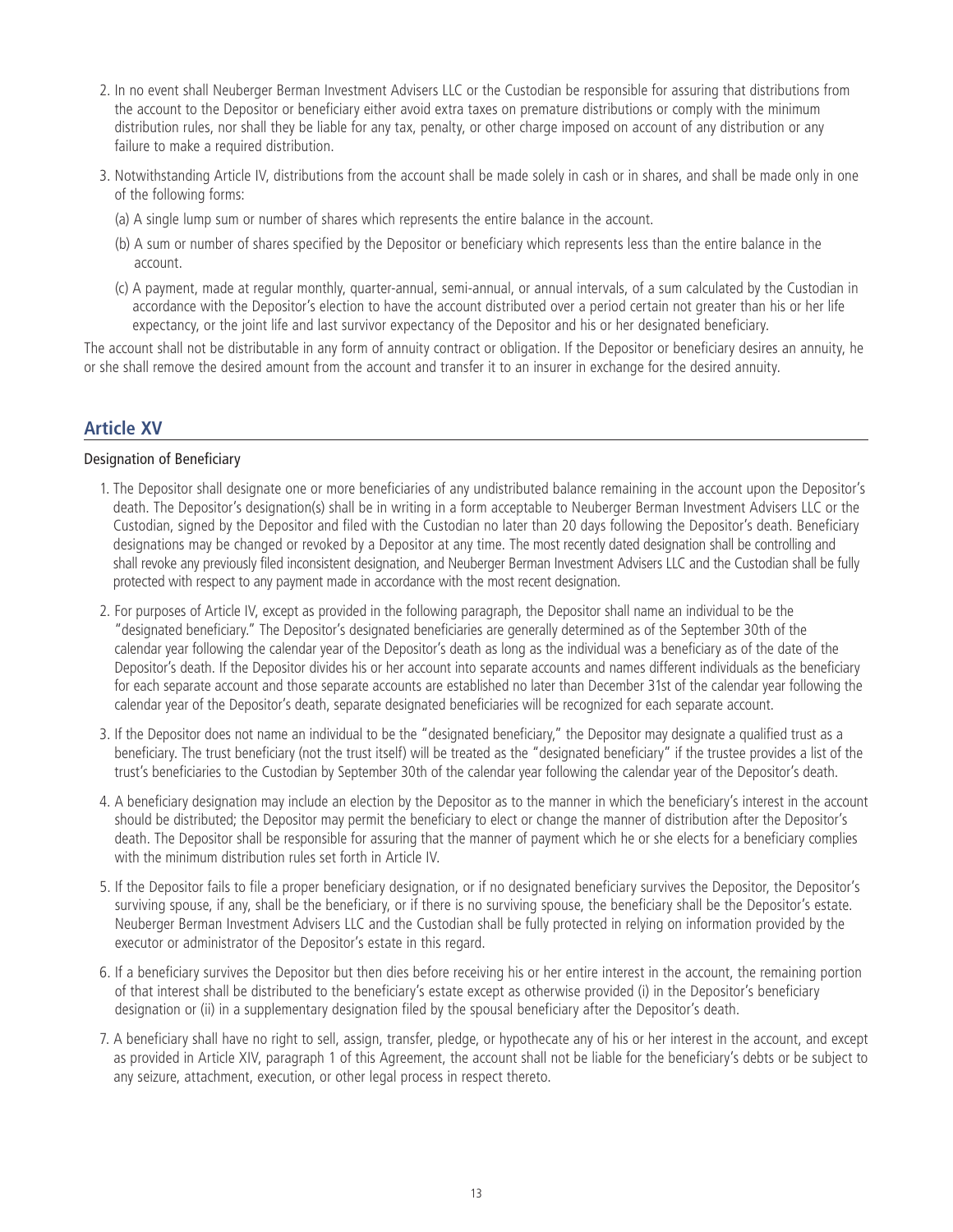## **Article XVI**

#### Fees and Expenses

- 1. The fees of Neuberger Berman Investment Advisers LLC and the Custodian in connection with the establishment, operation, and termination of the account shall be established and communicated to the Depositor from time to time. All such fees, together with any expenses (including but not limited to fees for legal services and taxes of any kind levied or assessed with respect to the account) relating to the account, shall be collected from the cash available in the account or from the proceeds of shares sold for this purpose unless the Depositor, with Neuberger Berman Investment Advisers LLC's and the Custodian's consent, pays such fees and expenses by separate check.
- 2. If it becomes necessary to sell shares for this purpose and there are shares of more than one fund in the account, the Depositor shall specify to the Custodian which shares are to be sold; in the absence of instructions from the Depositor within 10 days of the Custodian's request, it may sell whichever shares it chooses. Neither Neuberger Berman Investment Advisers LLC nor the Custodian shall be liable on account of the sale of any of the account's assets under these circumstances.
- 3. If this SIMPLE IRA is maintained by a designated financial institution (within the meaning of Code Section 408(p)(7)) under the terms of a SIMPLE IRA plan of the Depositor's employer, the Depositor must be permitted to transfer the Depositor's balance without cost or penalty (within the meaning of Code Section 408(p)(7)) to another IRA of the Depositor that is qualified under Sections 408(a), (b) or (p), or to another eligible retirement plan described in Code Section 402(c)(8)(B).

## **Article XVII**

## Duties and Rights of Custodian

- 1. The Custodian shall keep adequate records of transactions it is required to perform under this Agreement. Within five months after the end of each calendar year for which the account is in effect, or within 60 days after the Custodian's resignation or removal under Article XVIII, the Custodian shall render to the Depositor a written report or reports reflecting the transactions effected by it since the preceding report and the assets held by it at the close of the year or other reporting period. Except with respect to items which the Depositor identifies to the Custodian in writing within 60 days after the date of such a report, the Custodian shall thereafter be forever released and discharged from all liability and accountability to anyone with regard to its actions and the transactions disclosed on its reports.
- 2. The Custodian shall be an agent of the Depositor to receive and invest contributions as directed by the Depositor, to hold and distribute such investments, and to keep adequate records and make appropriate reports, all in accordance with this Agreement. The parties do not intend to confer any fiduciary duties on the Custodian, and none shall be implied. The Custodian may perform any of its administrative duties through other persons designated by the Custodian from time to time (as long as all shares in the account are always registered in the name of the Custodian or its nominee), and no such designation or change of designation shall be treated as an amendment of this Agreement.
- 3. If contributions are made on behalf of the Depositor pursuant to a SIMPLE IRA plan maintained by the Depositor's employer and are received directly by the Custodian of this SIMPLE IRA from the employer, the Custodian will provide the employer with the summary plan description required by Code Section 408(1)(2)(B).
- 4. The Depositor shall indemnify and hold the Custodian harmless from any and all claims and liabilities arising out of the performance of this Agreement, except those which arise from the Custodian's negligence or willful misconduct, including its failure to observe the terms of the Depositor's or a beneficiary's directions as to one or a series of distributions from the account, which directions are consistent with the provisions of Articles IV and XIV. Notwithstanding any other provision of this Agreement and any instructions or directions of the Depositor or a beneficiary to the contrary, the Depositor shall indemnify and hold the Custodian harmless for any distribution or other transfer of all or any portion of the Depositor's account made in accordance with the terms of any court order as provided in Article XIV, paragraph 1. The Custodian shall not be obligated or expected to commence or defend any legal or other proceeding in connection with this Agreement except as specifically agreed upon by the Custodian and the Depositor, with the Custodian indemnified to its satisfaction.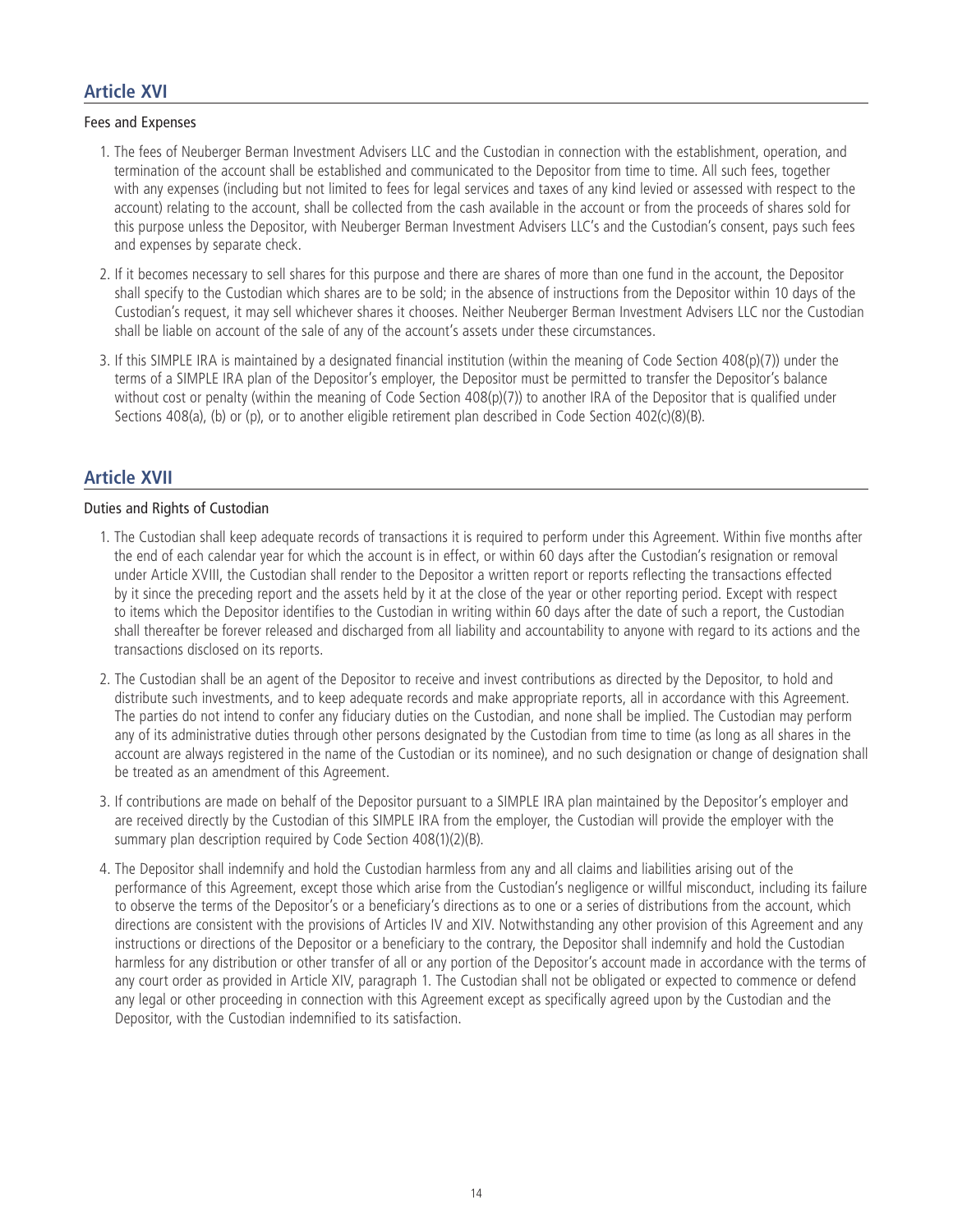## **Article XVIII**

#### Resignation or Removal of Custodian

- 1. The Custodian may resign at any time upon at least 30 days' written notice to the Depositor, and may be removed by the Depositor at any time upon at least 30 days' written notice to the Custodian. Upon such resignation or removal, the Depositor shall appoint a successor custodian to serve under this or a successor Custodial Agreement, provided that any successor custodian must satisfy the requirements of Code Section 408(a)(2).
- 2. Upon the Custodian's receipt of a successor custodian's acceptance of its appointment, the Custodian shall transfer the assets of the account together with copies of all relevant records. However, the Custodian may reserve such portion of the account as it believes appropriate for payment of all fees, expenses, and other liabilities which are properly chargeable against the account.
- 3. After the Custodian has transferred the assets of the account (less any reserved portion) to the successor custodian, it shall be relieved of all further duties and liability with respect to this Agreement and the account, and shall not be liable for any acts or omissions of any successor custodian.
- 4. If within 30 days after the Custodian's resignation or removal (or such longer time as the Custodian may agree to) no successor custodian has been appointed and accepted, the account shall be terminated in accordance with Article XIX.

## **Article XIX**

#### Termination and/or Transfer of Account

- 1. The Depositor may terminate this account at any time upon 30 days' written notice to Neuberger Berman Investment Advisers LLC. Upon such termination, or upon termination of the account for lack of a successor custodian under Article XVIII, the Custodian shall transfer in cash or in kind, as elected by the Depositor, the assets of the account, less any portion reserved for fees, expenses, and liabilities, to the Depositor or to the custodian or trustee of another individual retirement account designated by the Depositor. Neither Neuberger Berman Investment Advisers LLC nor the Custodian shall be liable for any losses due to the acts or omissions of any such transferee custodian or trustee. The Depositor shall be responsible for giving proper instructions with respect to any minimum distribution required to be made before transferring or rolling over the assets of the account to another custodian or trustee.
- 2. Prior to the expiration of the two-year period beginning on the date the Depositor first participated in any SIMPLE IRA plan maintained by the Depositor's employer, any rollover or transfer by the Depositor of funds from this SIMPLE IRA must be made to another SIMPLE IRA of the Depositor. Any distribution of funds to the Depositor during this two-year period may be subject to a 25% tax if the Depositor does not roll over the amount distributed into a SIMPLE IRA. After the expiration of this two-year period, the Depositor may roll over or transfer funds to any IRA of the Depositor that is qualified under Code Sections 408(a), (b), (p), or 408A to another eligible retirement plan described in Code Section 402(c)(8)(B).

## **Article XX**

#### Miscellaneous

- 1. The Custodian shall submit those reports to the IRS, the Depositor and the employer which are required of it under the Code, as provided in Article VII. The Depositor understands that he or she is completely responsible for reporting on his or her own tax returns:
	- (i) excess contributions or prohibited transactions which may give rise to excise taxes; and
	- (ii) premature distributions.
- 2. Neuberger Berman Investment Advisers LLC and the Custodian may conclusively rely upon and shall be protected in acting upon any writing from the Depositor or a beneficiary or any other notice, request, consent, or other writing believed by them to be genuine and to have been properly executed. In addition, Neuberger Berman Investment Advisers LLC and the Custodian shall not be under any obligation to act upon the instructions or directions of the Depositor or a beneficiary if such instruction or direction is contrary to the terms of any court order which specifically names either or both the Custodian and Neuberger Berman Investment Advisers LLC. Furthermore, Neuberger Berman Investment Advisers LLC and the Custodian shall be protected so long as they act in good faith in taking or omitting to take any other action in reliance upon such instruction, direction or court order.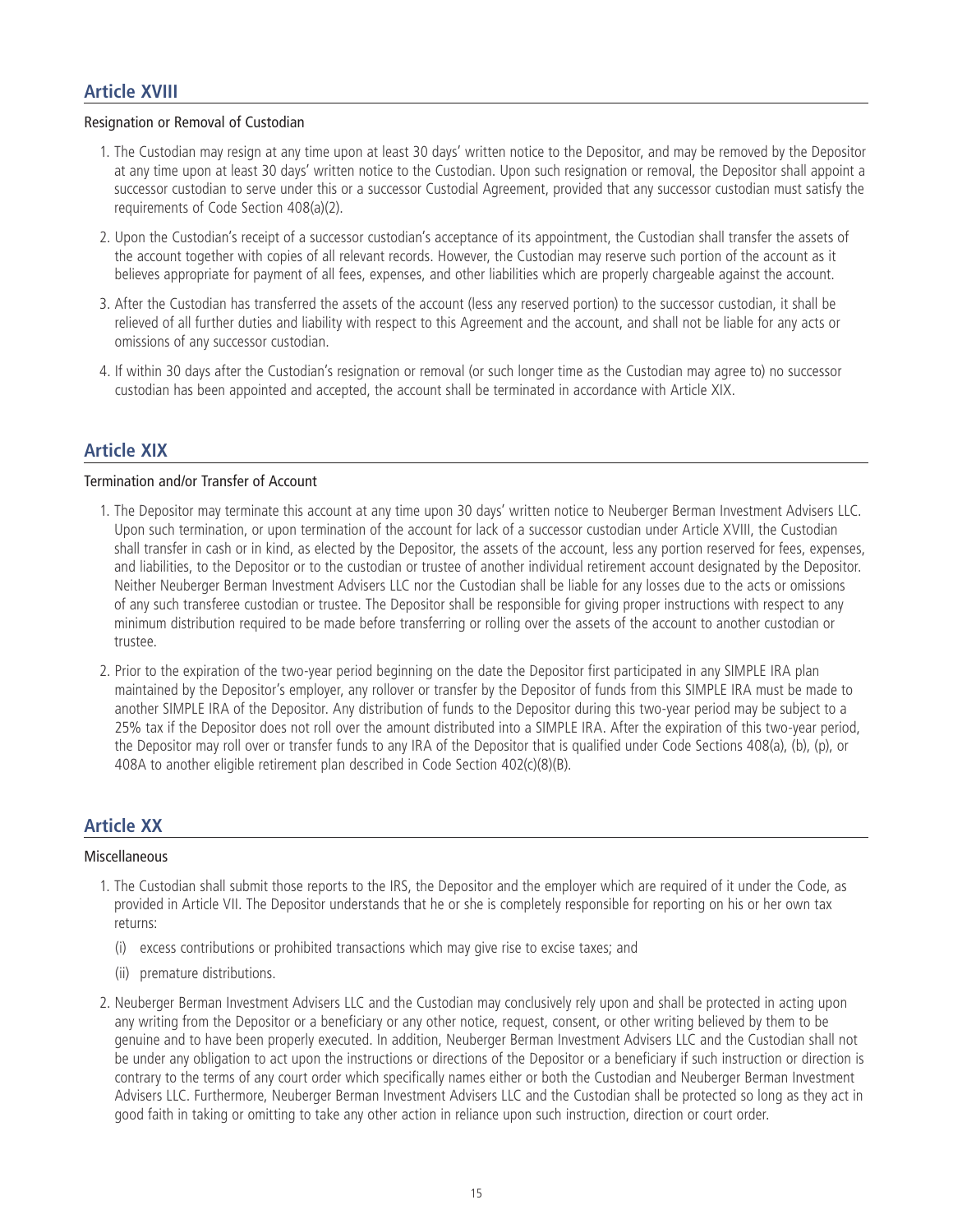- 3. Any notice from Neuberger Berman Investment Advisers LLC or the Custodian to the Depositor or any other person under this Agreement shall be deemed to have been given when sent by first-class mail to that person at the person's address on the Custodian's records. Any notice from the Depositor or another person to Neuberger Berman Investment Advisers LLC or the Custodian shall be deemed to have been given when received by Neuberger Berman Investment Advisers LLC or the Custodian at its office.
- 4. This Agreement may be amended by Neuberger Berman Investment Advisers LLC at any time, including retroactively, to the extent such amendment is required to comply with the provisions of the Code applicable to SIMPLE Retirement Accounts. Neuberger Berman Investment Advisers LLC and the Custodian may also amend the Agreement from time to time to the extent they deem any change necessary or appropriate in their discretion. Neuberger Berman Investment Advisers LLC shall deliver a copy of any amendment to the Depositor. The Depositor shall be deemed to have consented to the amendment in the absence of written objections delivered to Neuberger Berman Investment Advisers LLC within 15 days after Neuberger Berman Investment Advisers LLC's mailing of a copy to the Depositor.
- 5. This Agreement shall become effective only upon acceptance of the Depositor's application regarding the account by Neuberger Berman Investment Advisers LLC and the Custodian, as evidenced by confirmation to the Depositor of his or her initial contribution.
- 6. This Agreement shall be construed, administered, and enforced in accordance with the laws of the State of Missouri, subject to any superseding Federal law or regulation. In the event of any ambiguity, the Agreement shall be interpreted bearing in mind the intention that the account qualify as SIMPLE Retirement Account within the meaning of Code Section 408(p) of the Code.